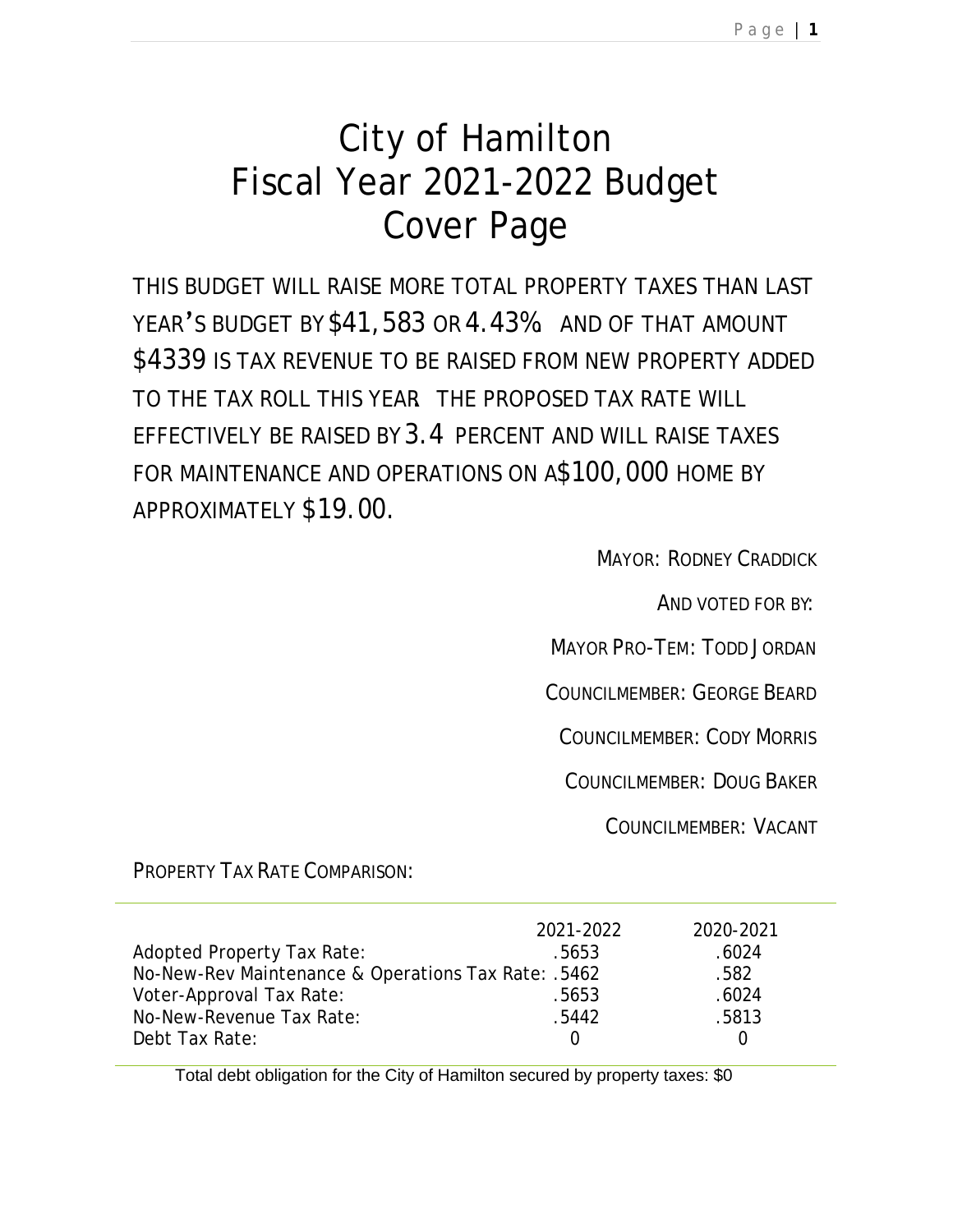# 2021-22 ANNUAL CITY BUDGET FOR THE FISCAL YEAR BEGINNING October 1, 2021

# **Table of Contents**

| 2021-2022 Proposed Budget and |  |
|-------------------------------|--|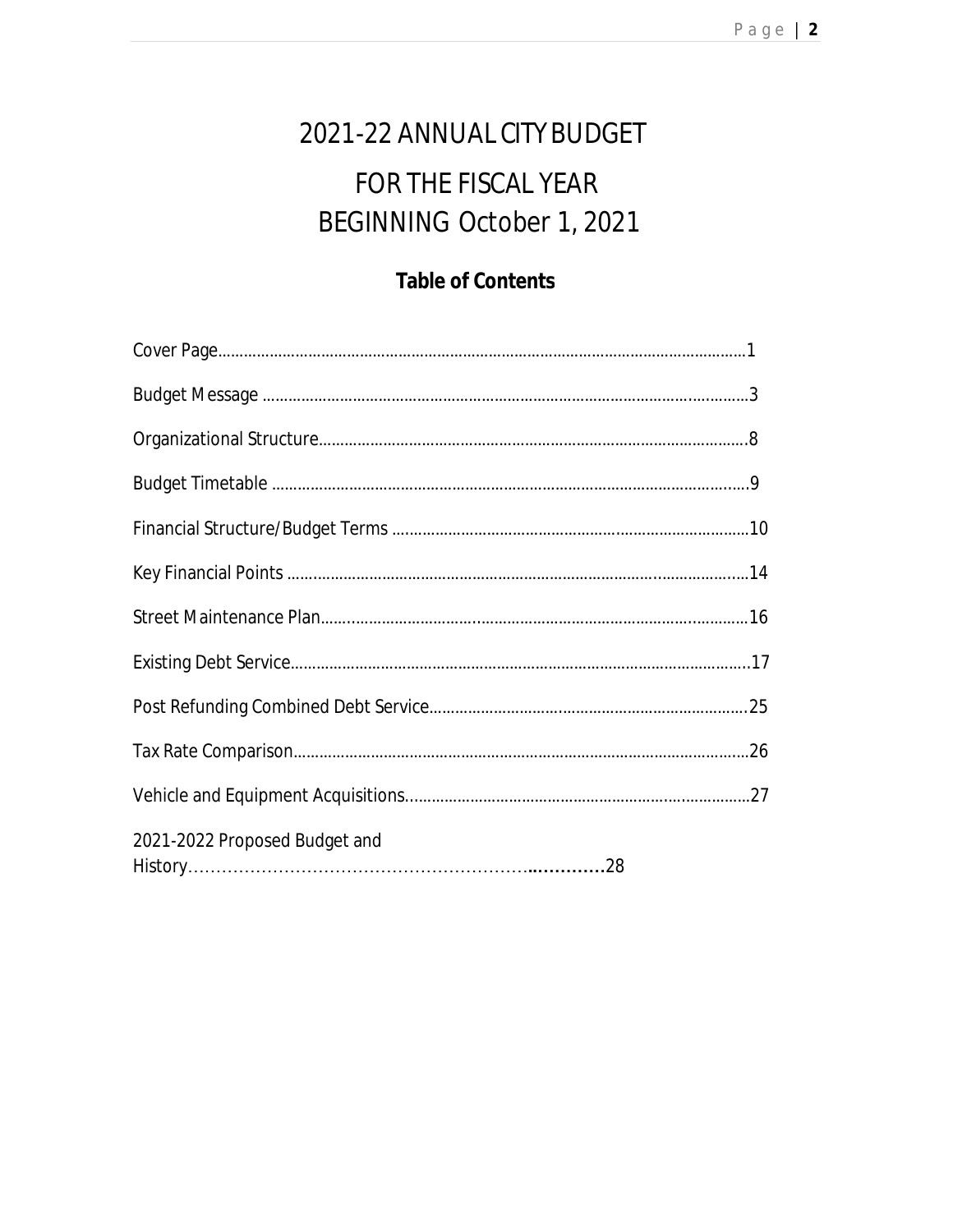

July 26, 2021

To: The Honorable Mayor and Members of the Hamilton City Council

Mayor Craddick and Council Members:

As Chief Administrative Officer, a primary duty of the City Administrator is to prepare and propose to the City Council a financial business plan for the City. The budget submittal requirements contained in the City of Hamilton Municipal Code and Texas State Law provide both guidance and the framework for this duty.

The budget is a Plan used to establish priorities of service and balance the needs of the community with the sum of the taxes. You will find that this budget document includes a short community profile, an explanation of budgeting terms and some graphs which will aide in providing a better understanding of municipal finances. As always, the budget document includes an overview of the budget and summary pages which include tax levy information, budgeted revenues and expenditures, fund balance projections, and much more to assist the City Council in your review of the planning aspects of the budgetary process.

#### **INTRODUCTION**

Presented to the Citizens of Hamilton is the budget for the City of Hamilton for the Fiscal Year beginning October 1, 2021 and ending September 30, 2022. The budget is a financial plan and policy statement, which expresses in dollars the terms, scope, type, cost, and level of city services to be provided during the fiscal year. The budget includes the General Fund, the Enterprise Fund and Airport Fund. Also included are the Debt Service Requirements.

The total payroll for the General Fund is based upon 22 full-time employees, 7 seasonal and five part-time employees. Also, the EDC Director and Historic Main Street Manager salary are included in the budget, but are reimbursed from the Hamilton Economic Development Corporation less the \$30,000.00 contribution from the City. The Police Department has ten positions, Chief of Police, Lieutenant, Sergeant and four patrol officers. Animal Control is managed within the Police Department where the Animal Control Officer is an additional uniformed police officer. Also, a Municipal Dispatch Clerk provides administrative assistance to the Police Department. Finally, by contract with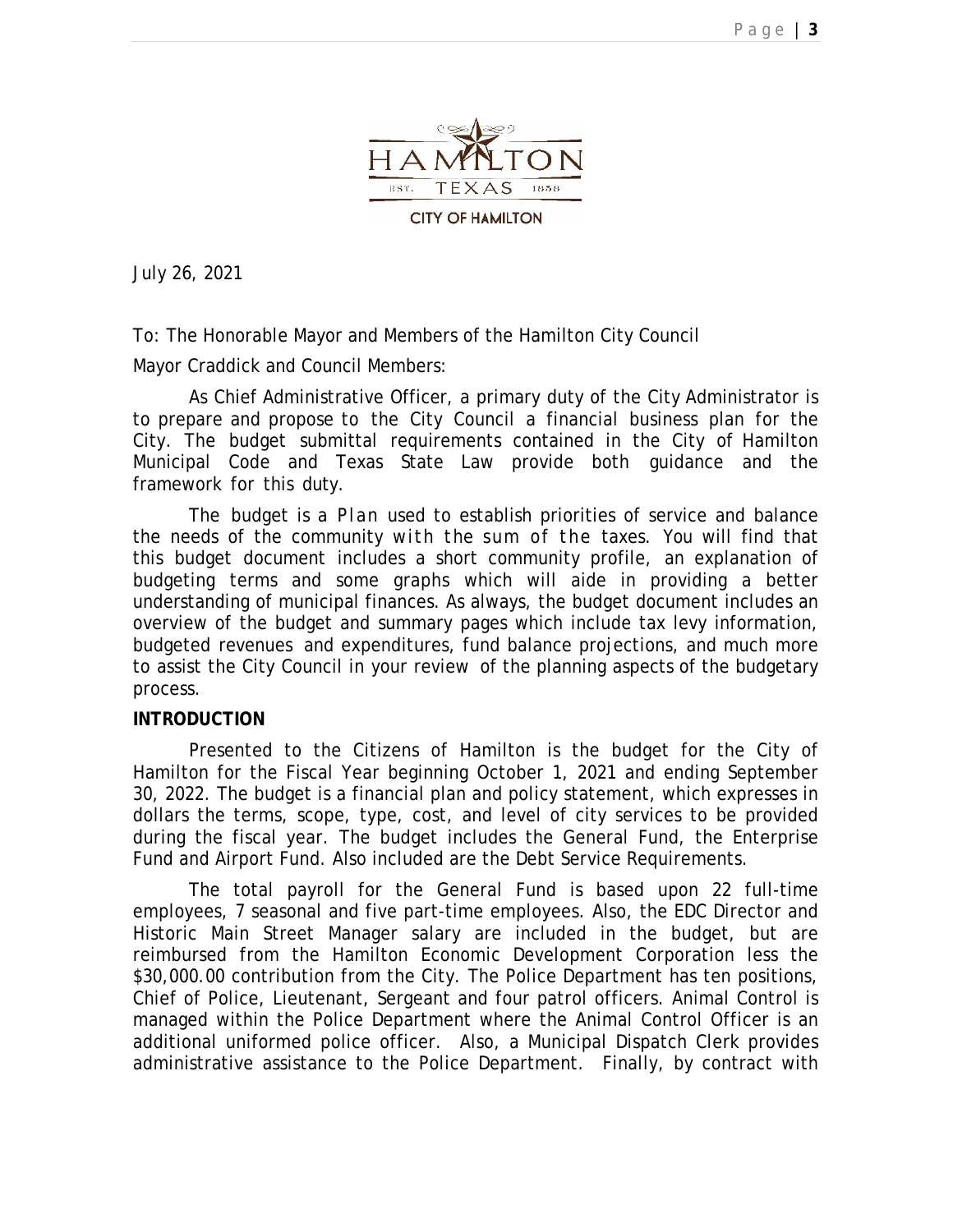the Hamilton General Hospital, two (2) additional officers have been retained for security services.

There is a merit pay increase in the proposed budget. The total payroll for the General Fund, including benefits is proposed at \$1,263,417. The Utility Fund has 6 full-time employees. The total payroll for the Utility Fund including benefits is \$386,388.

The budget for the city is based upon the 2021 adjusted taxable value of \$165,885,201.00. The budget is based upon a tax rate of \$0.5653 and reflects the voter-approval tax rate which will lower the taxes for this year while raising revenue over the no new revenue tax rate. The Council desires that an increase in property tax revenue, would result in an increase to the Street Department general fund.

The average taxable value of a residence homestead in 2021 is \$93,563.00. The tax rate of \$0.5653 will cost the average resident homesteader in the amount of \$529.00.

#### **GENERAL FUND**

The General Fund provides for government functions, which include law enforcement, streets, municipal court, cemetery, administration, parks/pool, fire department, animal control and code enforcement. The projected 2021- 2022 revenue is \$3,035,979, balanced against the same projected expense. The revenue estimates are based primarily upon historical collection of fees and taxes which are adjusted for known changes. Transfers from reserve funds are included in this budget. The fiscal year 2020-2021 General Fund Budget was \$2,819,620.00.

#### **ENTERPRISE FUND**

The Enterprise Fund generates revenue from water and wastewater fees. The proposed budget is \$2,880,420.00, an increase of \$244,547.00 from 2020- 2021 Enterprise Fund budget of \$ 2,635,873.00. The difference is due to reserve funds from previous years being set aside which will show as revenue in the upcoming budget as well as an increase in water rates.

The 2021-2022 water rate reflects a continuation of efforts to maintain a superior level of services while improving the quality of the infrastructure with loan assistance from the Texas Water Development Board. The Water Department does include capital improvements for overhead water storage maintenance in the amount of \$37,000.00 for next year. Improvements for 17,332 linear feet of water distribution system piping and utility software are included in this budget. This increased funding shows a commitment to improve infrastructure while keeping citizens more informed of their usage and billing history, reducing loss of water and controlling costs. The new AMR water meter installation project completed in April of 2018, further increases efficiencies in the Department/Fund.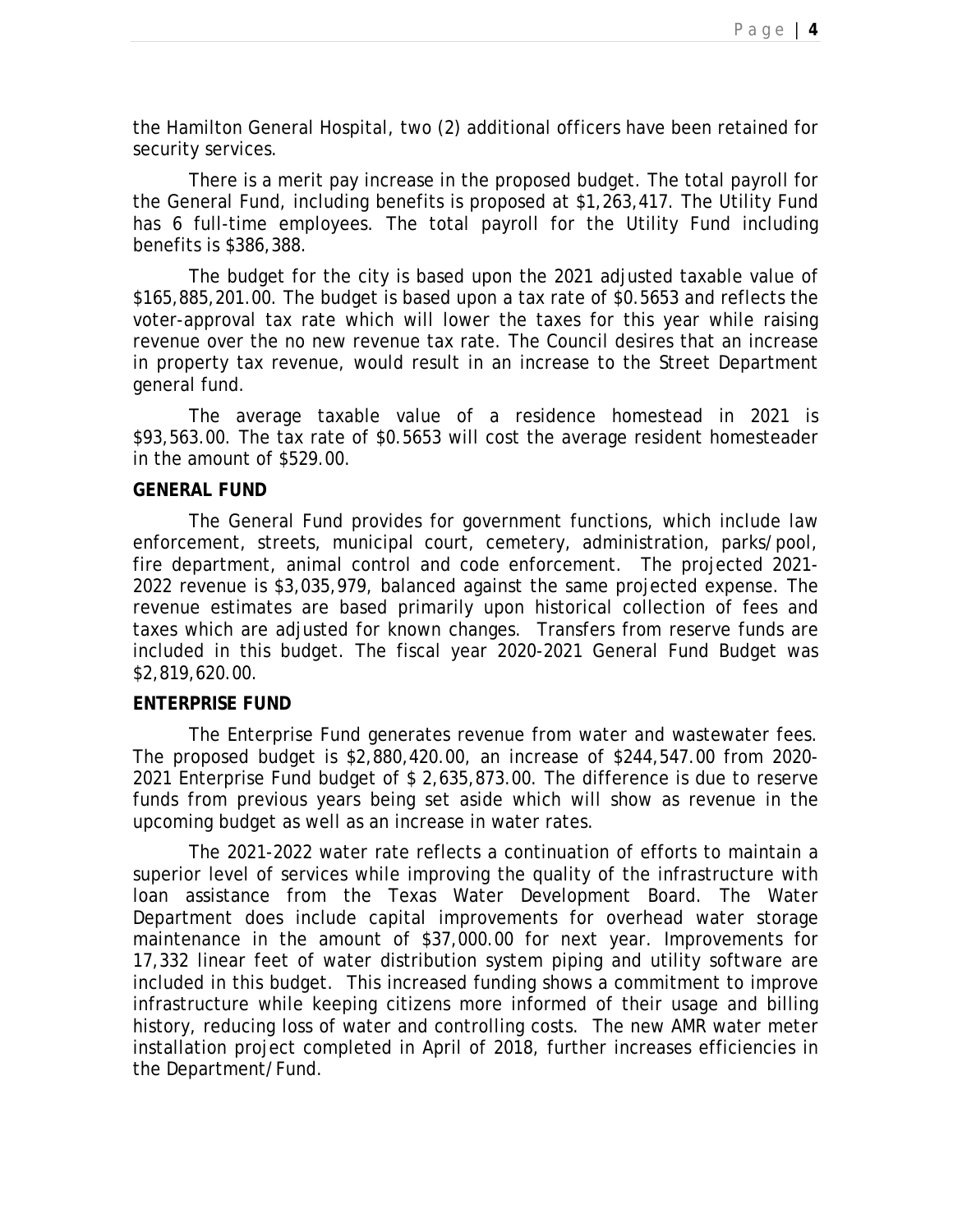In addition, the City Council has approved the refunding of bonds to take advantage of lower interest rates and save the city about \$20,400.00 per year over the next 8 years as well as accelerating, by 14 years, the payoff of the City's bond for wastewater plant improvements. The resulting savings after the payoff of both bonds will be over \$664,300.00 due to the shortened term of the wastewater bond.

#### **AIRPORT FUND**

The Airport Fund is a separate designated fund to maintain compliance with state and federal funding. All revenue generated from the airport must be used for airport purposes. The 2021-2022 Airport revenue budget is set at \$135,630.00 as balanced against the same projected expense. The estimated budget is based upon projections of hangar rentals, fuel sales and TxDOT Ramp Grant match occurring during the fiscal year. The estimated revenue should be sufficient enough to pay debt service on fuel tanks, operations/maintenance and a capital improvement campaign at the Airport. The next project for 2021-2022 is the planning for future hangar and taxiway expansion. A 1.5 million dollar hangar expansion project should take place in 2023. The city sponsor share for the hangar project will be about 500,000.00.

#### **CONCLUSION**

The fiscal year 2021-2022 budget, meets all obligations toward debt service and all state and federal compliance requirements. It also provides an improved quality service level for the citizens of Hamilton, Texas.

#### **The following 5 Goals were adhered to during the composition of this Budget:**

#### **Goal 1: Sustain and Improve - Financial Stability**

The state of our city is good because of the many difficult decisions and investments all of us have made in our community over the years. Improving our position will require that we remain diligent with the care of our city and continued investment in ourselves. Preliminary forecasts reflect the sustainability of current operations, with inflationary and growth-related adjustments, with the exception of the Street Fund. Work is underway to overcome an estimated \$4 million in deferred street maintenance projects.

One of the key issues that provides financial stability to our City is the underlying valuation of real estate in Hamilton. The budget estimates that assessed values and the related property tax revenue have increased since last year. Our collective efforts to sustain and improve our quality of life on all fronts will help to maintain and enhance the value of all real estate in Hamilton.

Superior financial stability will be maintained through abiding by good investment principals and having superb oversite of operating funds. By adhering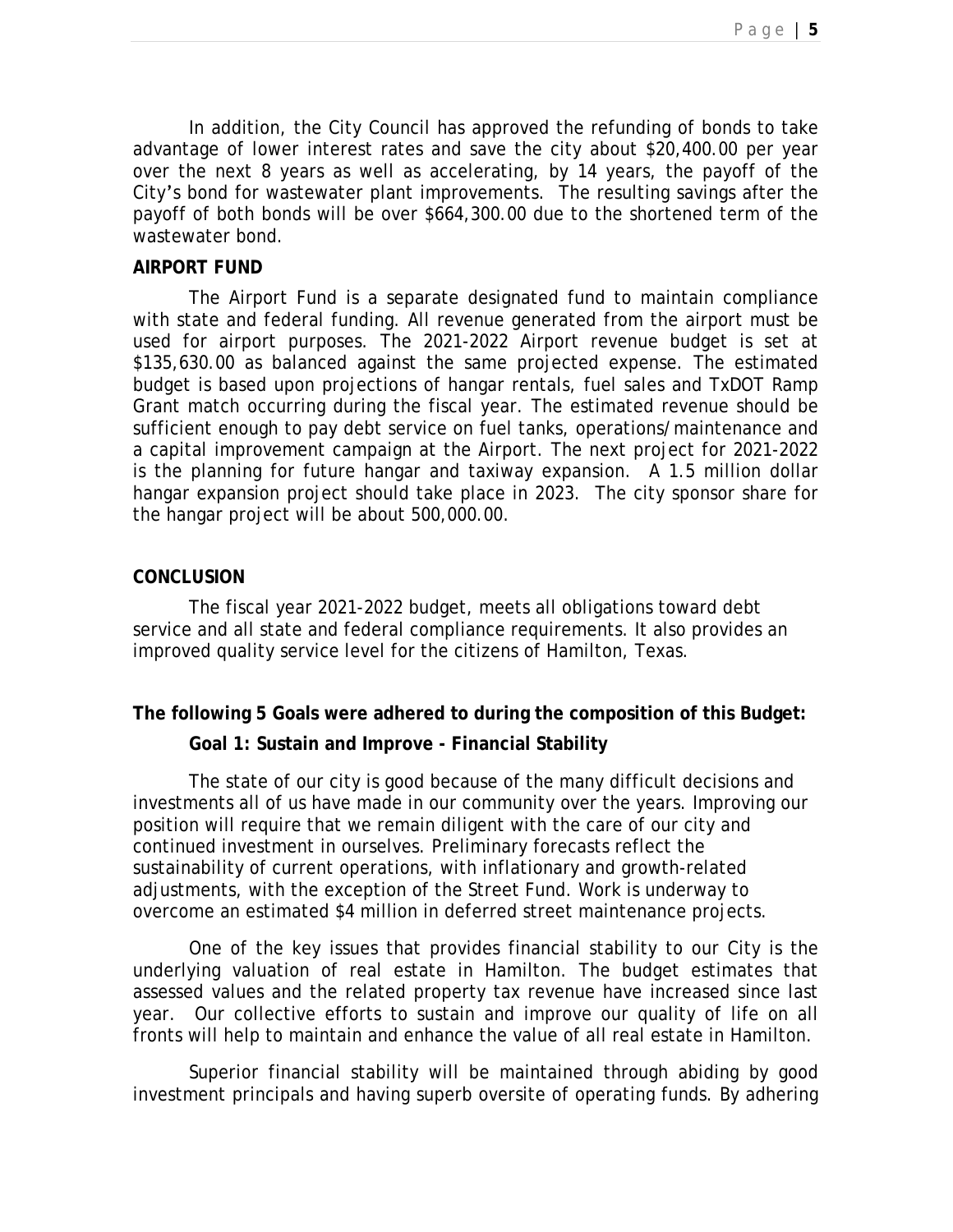to the City Investment Policy, our city maintains sound financial backing, our taxpayer monies are invested in the order of and with an emphasis on Safety, Liquidity and Yield.

#### **Goal 2: Sustain and Improve Communications and Trust**

It is critical to our success that we communicate what we are doing and our reasons for doing it. Communication is a continual process, whereby trust is earned by receiving input and feedback to issues before decisions are made. Consistent with the goal to increase communication and trust, the Council has engaged in the budget process. Furthermore, we involved the Council with preliminary information to inform discussions and receive input for the budget in advance of its preparation. We have fully attempted to prepare the budget consistent with the information we have presented previously and inclusive of the feedback we have received. Moving forward we will endeavor to engage the Hamilton citizens as we implement economic development initiatives and construct capital projects.

To improve public access to our activities, the budget includes funding so that we can continue to invest staff time to update our website and make information easier for citizens to retrieve. We invite you to "Like" us on Facebook, "Be Informed" through our Website. During this budget year communications with utility billing will be dramatically enhanced with a new software platform that will allow the citizens to access their own utility billing data through the web.

#### **Goal 3: Sustain and Improve - Capital Plan: (Infrastructure)**

We have engaged interested citizens and the Council through our yearly citizen survey in order to make decisions in a timely manner for the enclosed budget resulting in goals set to improve pipelines and streets.

An investment of over \$200,000.00 in Capital Projects are included in the budget. These projects are aimed at keeping our City in motion by providing a continued reinvestment in our infrastructure systems. Most of the investments budgeted for this fiscal year are visible projects such as, new restored street pavement through the Asphalt Zipper process, improved curbs, sidewalks, water tower maintenance, vehicles and equipment.

#### **Goal 4: Sustain and Improve Public Safety**

We have proposed a police and fire department budget that will maintain an outstanding level of service. The City continues to make considerable progress with Emergency Management Coordination by working closely with our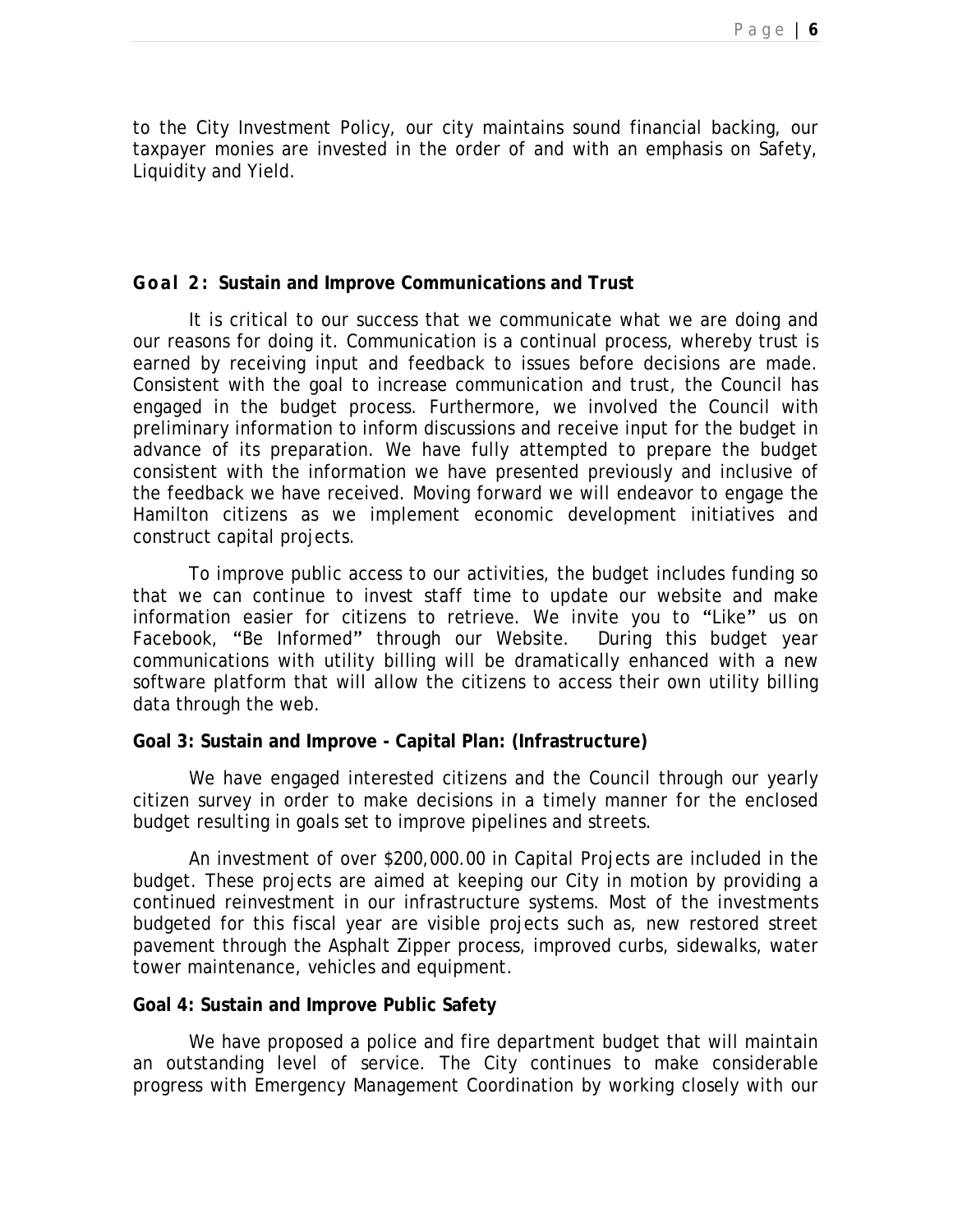public agency partners. We recognize that emergency management involves all City operations. It is our goal as a City to be prepared and trained to provide the governance structure necessary during a disaster.

#### **Goal 5: Sustain and Improve Community and Economic Development**

Small towns are best served by a holistic approach to economic development. Industrial development may be an appropriate strategy, especially if done in partnership with regional neighbors. We need to identify our unique assets, continue cultivating a strategic plan, and establish strategic partnerships among community stakeholders and with other communities.

If Hamilton can aggressively pursue these strategies, we have excellent potential for success. Many city-dwellers long for what people in small towns already have, and often take for granted: a slower pace of life, friendly people who know their neighbors, attractive open spaces and beautiful scenery, quaint shops, historic homes and buildings, parades, festivals, and streets that are safe and free of traffic congestion. Hamilton still possesses a sense of authenticity, charm and soft tourism that cannot be replicated in bigger cities.

#### **Acknowledgements**

I appreciate the dedication each of you provide to the community in your volunteer leadership roles and in turn the appreciation you have shown us for our efforts. I would also like to thank the City Staff for their assistance, which was essential in the drafting of this Budget.

Respectfully submitted,

Ryan W. Polster City Administrator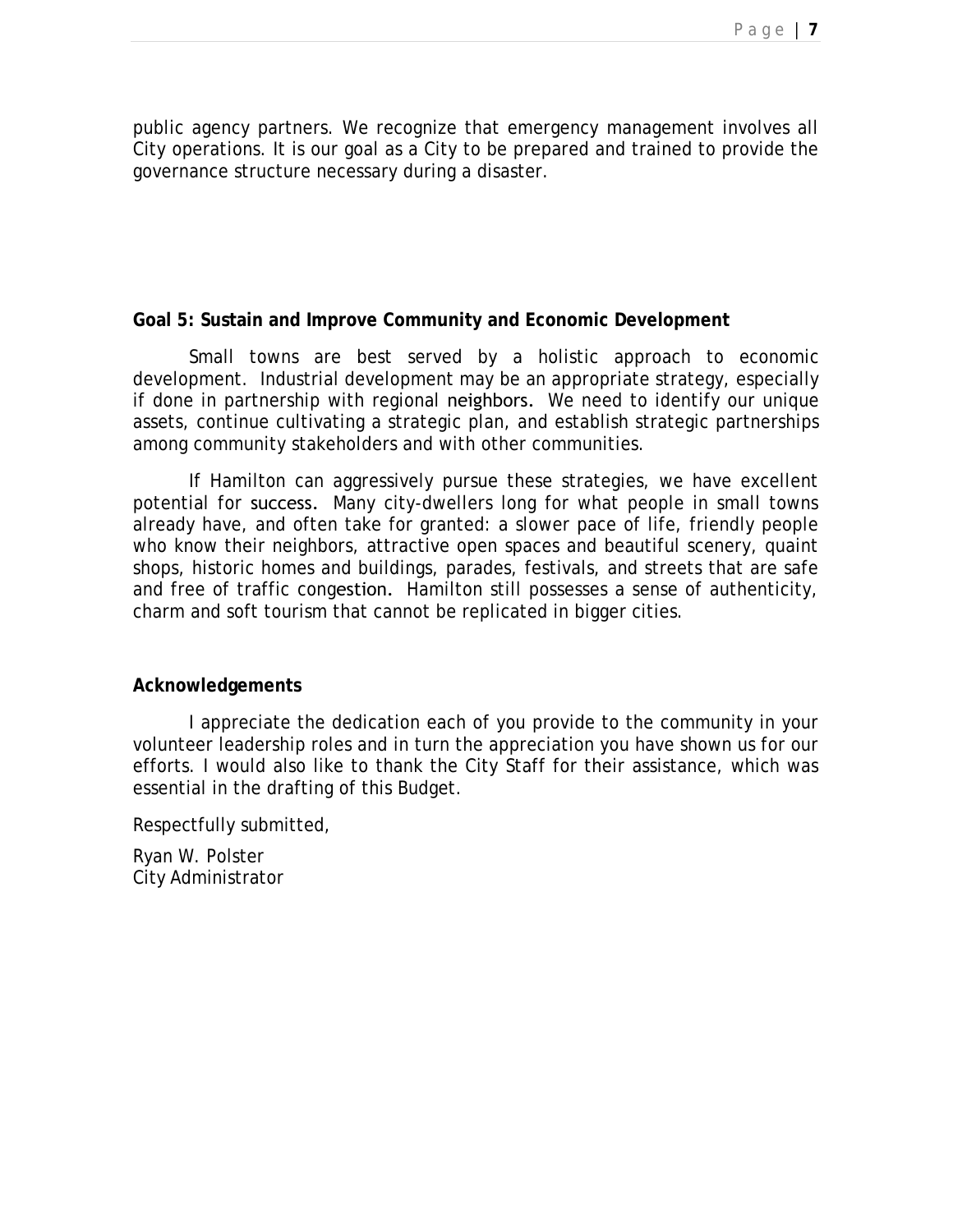

#### **LIST OF OFFICIALS**

#### CITY COUNCIL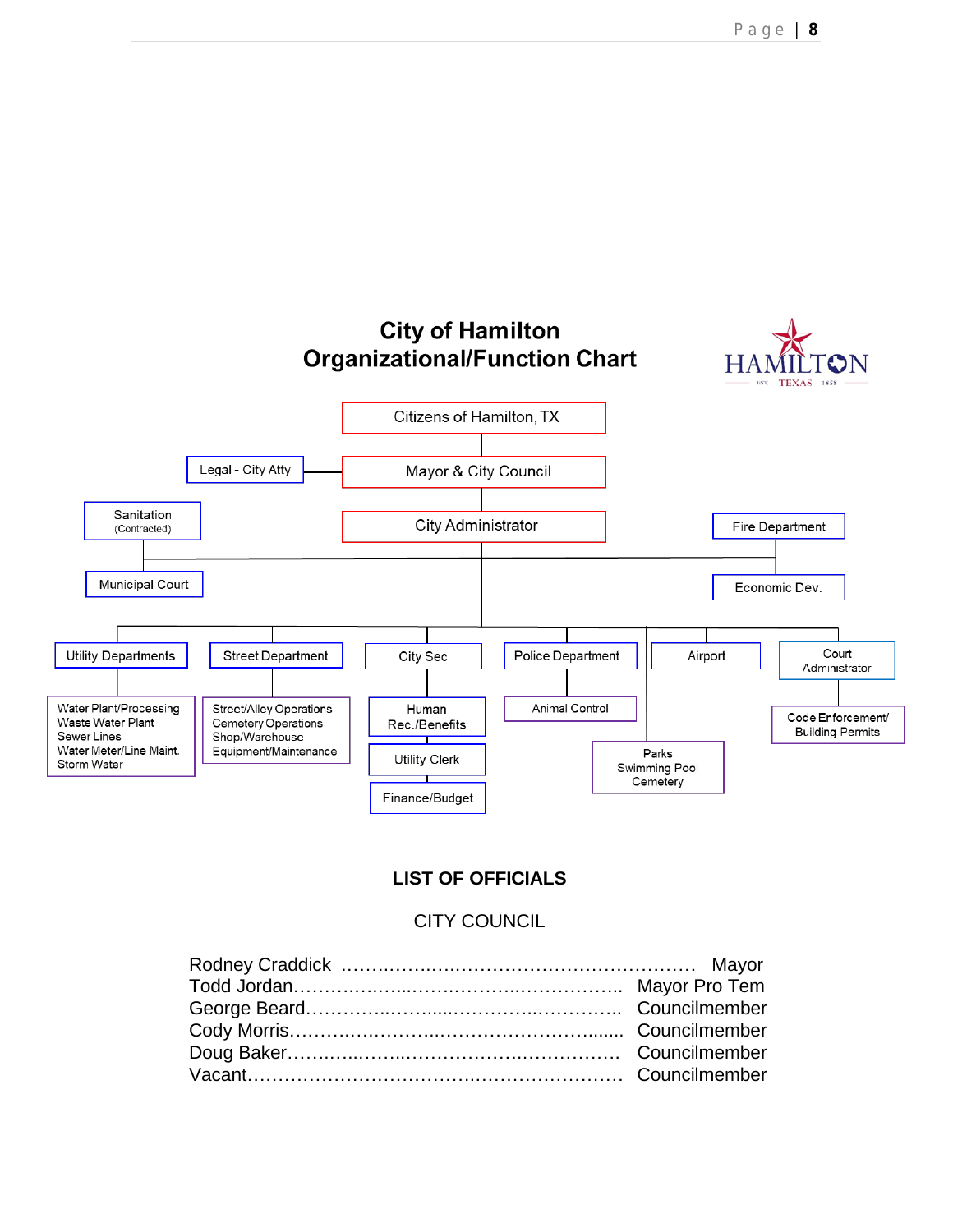#### ADMINISTRATION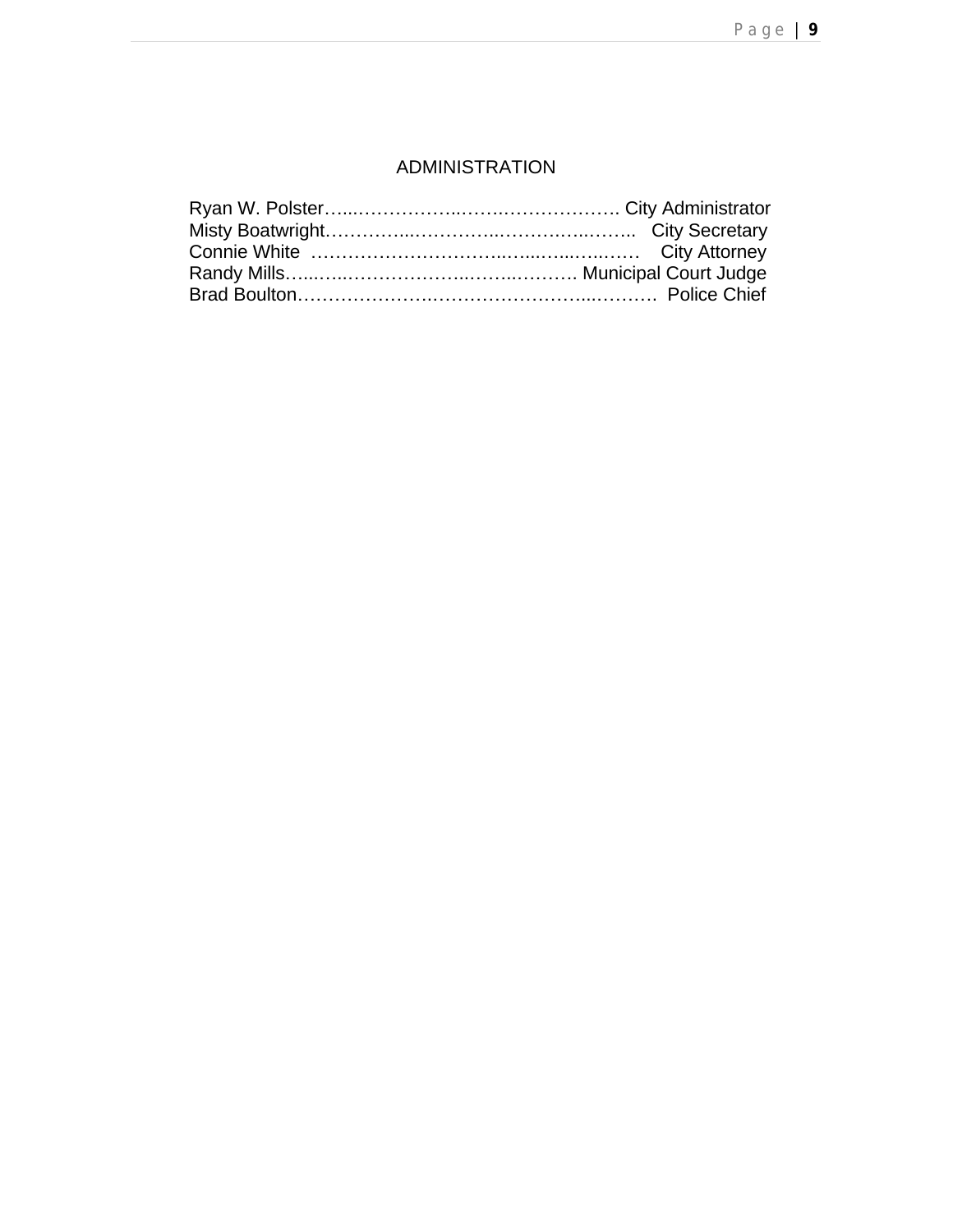# **BUDGET AND TAX RATE TIMETABLE FISCAL YEAR 2021 – 2022**

|    | 1. Council Budget Workshop                                                        | July 8, 2021       |
|----|-----------------------------------------------------------------------------------|--------------------|
|    | 2. Council Called Workshop to Finalize Budget                                     | July 26, 2021      |
|    | 3. File Proposed Budget with City Secretary                                       | August 2, 2021     |
| 4. | Council Sets Public Hearing On 2021-2022<br>Budget and vote on proposed tax rate. | July 26, 2021      |
| 5. | Publish Notice of Public Hearing<br>For 2021 - 2022 Fiscal Year Budget.           | August 11, 2021    |
|    | 6. Publish Notice of Public Hearing<br>For Proposed Property Tax Rate.            | August 11, 2021    |
|    | 7. Regular Council Meeting                                                        | August 12, 2021    |
| 8. | Hold Public Hearing of Proposed<br>Property 2021 Tax Rate.                        | August 26, 2021    |
|    | 9. Hold Public Hearing On 2021 - 2022<br>Fiscal Year Budget.                      | August 26, 2021    |
|    | 10. Hold Second Public Hearing of Proposed<br>Budget and Property Tax Rate.       | September 9, 2021  |
|    | 11. Adoption of 2021 - 2022 Fiscal Year Budget                                    | September 9, 2021  |
|    | 12. Adoption of 2021 Tax Levy Ordinance.                                          | September 9, 2021  |
|    | 13. Final Budget Filed with City Secretary.                                       | September 9, 2021  |
|    | 14. Final Budget Filed with County Clerk.                                         | September 10, 2021 |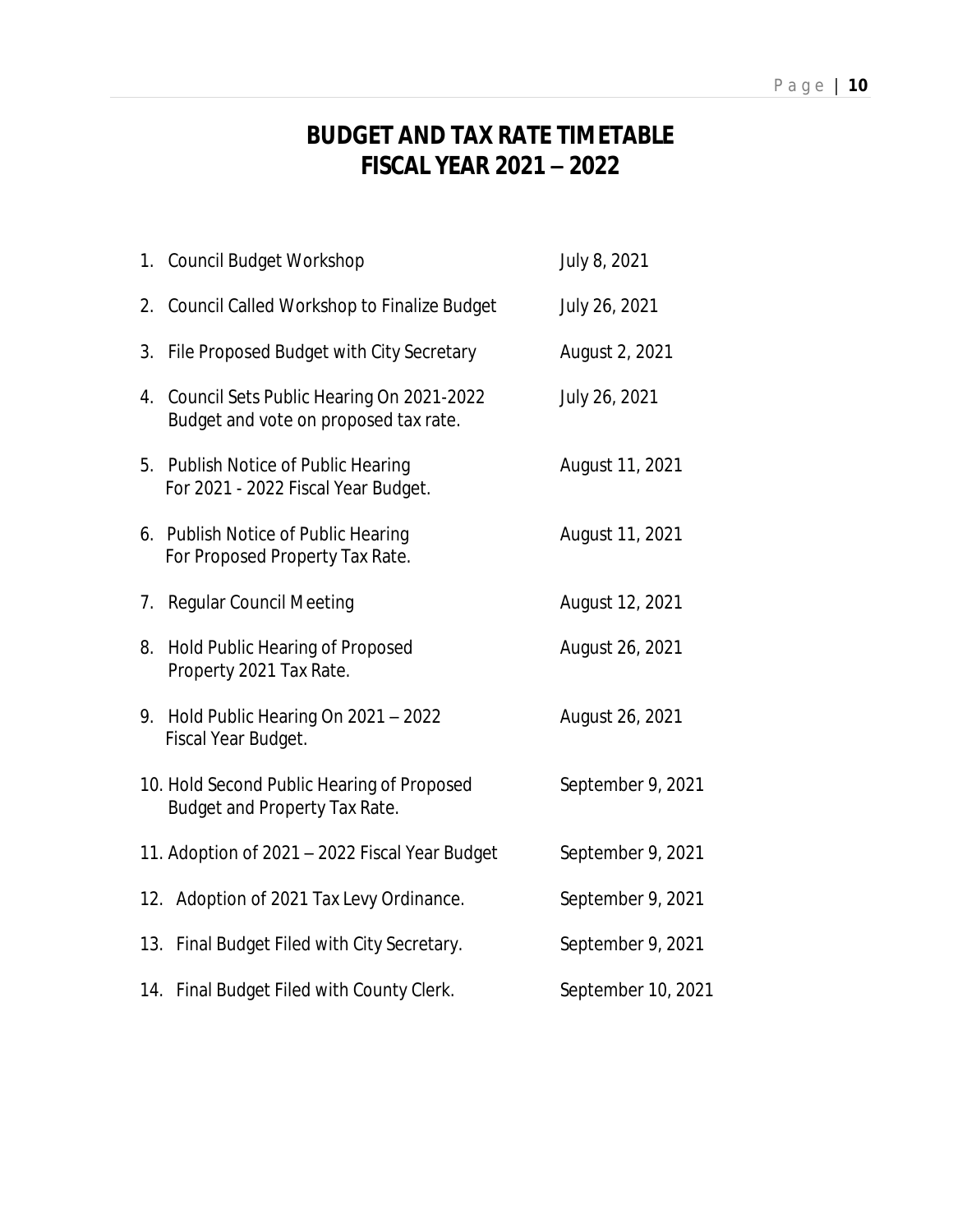#### **Terms and Definitions**

#### **Financial Structure**

Hamilton's accounting system conforms to the requirements of Texas State Law and good financial management practices. Expenditure categories are generally classified by department or cost center, category (personnel, contractual, commodity, etc.), or line item (salaries, utilities, office supplies, etc.). The administrative budget breaks down expenditures to the line item level of detail.

#### *Major categories include:*

Personnel: Expenditures for salary and wages, overtime, employee benefits, etc.

Contractual: Expenditures for services purchased by the City, such as electricity, insurance, etc.

Commodities: Expenditures for tangible supplies purchased by the City, such as office supplies, street materials, etc.)

Transfers: Money which is transferred out of one fund and into another to cover a related expense.

Debt Service: The principal and interest payment on the City's outstanding debt.

#### *Hamilton receives revenue from a variety of sources. A general classification of revenues is provided below:*

Ad Valorem Taxes: Taxes that are levied based on the value of property. The amount of the tax depends upon the assessed value of the property and the tax rate established by the City (and other taxing entities within Hamilton, such as the school, county, etc.).

Sales and Use Taxes: Taxes levied by the City based on the value of a sale. These are often authorized by election and are collected by the State for the City.

Franchise Fees: Fees the City charges other entities for the use of city right-of-way. (i.e. Electric, Gas, Phone, etc.).

Interest on Investment: Interest revenue the City earns on money it temporarily invests.

Service Charges: Revenue collected for a service provided to another party, such as water service charges, special assessments, license fees, etc.

Municipal Court Fines: Fines levied by the judge of the municipal court for infractions of the law.

County, State and Federal Aid: Revenues received from other governments that are not specifically attributable to a particular service the City provides, although the City may be restricted as to how the money may be spent.

Unreserved Fund Balance: Unspent funds from previous years' operations. This money is often used to maintain an adequate level of cash reserves for emergencies, but portions are also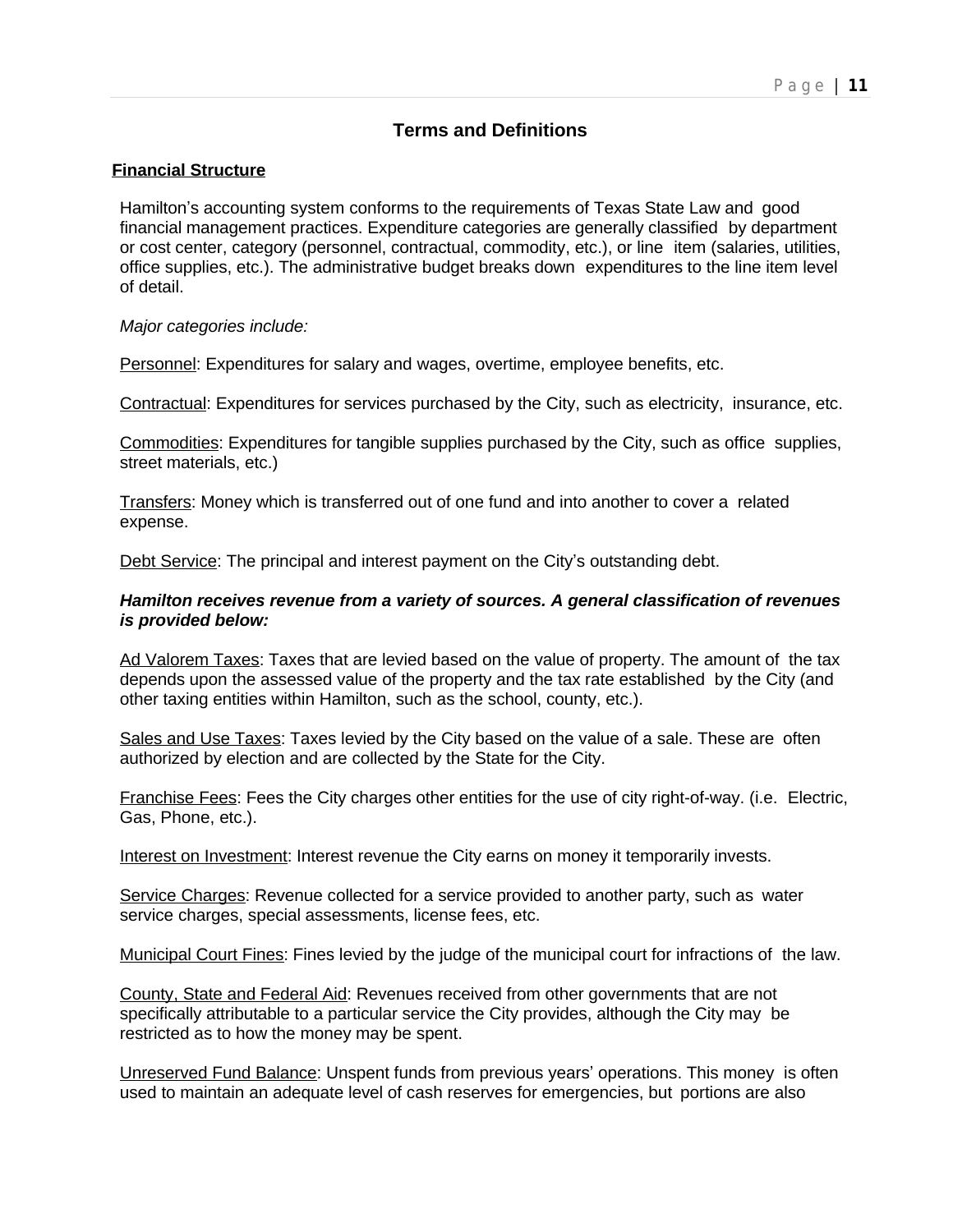budgeted for expenditures in future years to help reduce reliance on other funding sources.

Miscellaneous Revenue: Any revenues not included in the above categories.

#### **Fund Accounting**

The use of Fund Accounting is one of the major differences between commercial and governmental accounting. This form of accounting requires separate record keeping for each individual fund. Each fund operates as a self-contained entity with its own revenue sources, expenses, assets, liabilities, and fund balance. Even though the actual cash is kept in one bank account, a separate accounting record is kept of all funds by the use of a computerized accounting system. Expenditures and revenues by fund are shown in the budget document, according to this method. The City has established the minimum number of funds necessary to ensure that all receipts are expended for authorized budget purposes only.

#### **Financial Audit**

Each year the City's financial system and activity is audited by an independent public accountant. The audit is prepared according to Generally Accepted Auditing Standards. The final audit is presented to the City Council, and other regulatory or oversight bodies as required. Certified Public Accountants, Boucher, Morgan & Young of Stephenville, Texas, are currently under contract to audit the financial statements of the City of Hamilton.

#### **Legal Restrictions of Budgeting**

The City is subject to a number of requirements imposed by Texas State Law and by local policy that restrict the activities of the City and provide the public with certain rights. Some of these extend beyond the budget process but are particularly important with regard to that process. Budget law: Per State Law, the City must establish a budget of planned expenditures for every fund, with the exception of the Capital Improvement and Reserve funds. The budget law also prohibits the City from expending funds that exceed the amounts budgeted for those funds. The City may, without violation of the budget law, transfer budget authority within the General Fund from department to department or between items of expenditure. As mentioned earlier, the fund budgets may be amended through the procedure prescribed for original adoption of the budget, although no additional taxes may be levied through such an amendment. The budget law also prescribes the procedure the City must follow in order to adopt the annual budget. The law requires that the City hold a public hearing prior to adopting the budget. This hearing must be publicized by public notice in the official city newspaper at least ten days prior to the date set for the hearing.

**Open Meetings:** Generally, any time a quorum of the City Council meets for the purpose of conducting or discussing City business, the meeting must be open to the public. Texas State Law provides for specific instances in which the Governing Body may go into executive session (nonpublic meeting), but no binding decisions may be made in such closed sessions. The City of Hamilton prepares an agenda for all meetings and tries to provide at least seventy-two hours' notice of any meeting to all news media. The public is encouraged to attend and participate in all City Council meetings pursuant to the rules of order. Special meetings, work sessions, or changes in the place or time of regular meetings will be announced in advance through regular news media channels.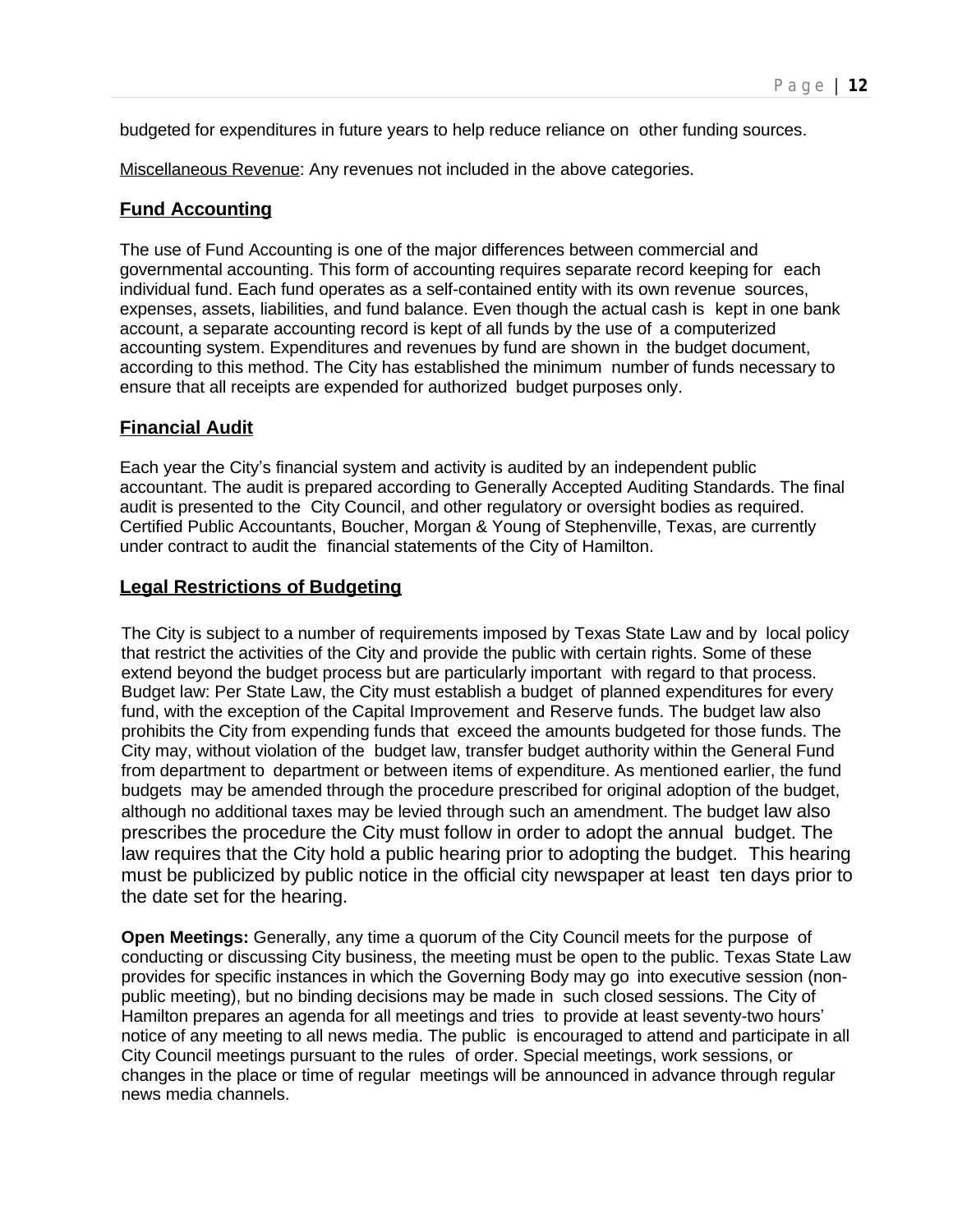**Texas Open Records Act:** The Texas Open Records Act provides that, unless specifically exempt by law or court ruling, all public records are open to public inspection. The basic policy is that the public has a right to public records unless that right has been limited by state or federal law. Access may be charged if substantial amounts of staff time are required to provide access. Copies of records can be provided for a nominal fee. If a record is requested and access is denied, a specific reason for denial must be given.

#### **Glossary of Budget Terms**

Appropriation: An authorization granted by the City Council to make expenditures and to incur obligations for purposes specified in the Appropriation Ordinance.

Assessed Value: A value set upon real estate or other property by the County Appraiser and the State as a basis for levying ad valorem property taxes.

Beginning Balance: The beginning balance is the residual funds brought forward from the previous fiscal year (unencumbered cash balance).

Bonds: Bonds are debt instruments that require repayment of a specified principal amount on a certain date (maturity date), together with interest at a stated rate, or according to a formula for determining the interest rate.

Budget: A budget is a plan of financial operation embodying an estimate of proposed expenditures and the means of financing them. Used without any modifier, the term usually indicates a financial plan for a single fiscal year. In practice, the term "budget" is used in two ways. Sometimes it designates the financial plan presented for adoption and sometimes it designates the plan finally approved. It is usually necessary to specify whether the budget under consideration is preliminary and tentative or whether the Governing Body has approved it.

Capital Improvement Plan (CIP): The Capital Improvement Plan is a plan for capital expenditures needed to maintain and expand the public infrastructure. It projects the infrastructure needs for a set number of years and is updated annually to reflect the latest priorities, cost estimates, or changing financial strategies. The first year of the adopted Capital Improvement Plan becomes the Annual Capital Budget.

Commodity Items: Consumable goods such as office supplies, small tools, fuel, etc. Commodities also include repair and replacement parts and non-capital materials.

Contractual Services: Services provided by firms, individuals, or other city departments.

Debt Service: Payment of interest and principal on an obligation resulting from the issuance of bonds or other such financing methods.

Enterprise Funds: Funds which are accounted for in a manner similar to a private business enterprise. Usually the governmental entity intends for enterprise funds to fully recover their costs (including depreciation and maintenance projects) through user fees.

Expenditures: Refers to current cash operating expenses.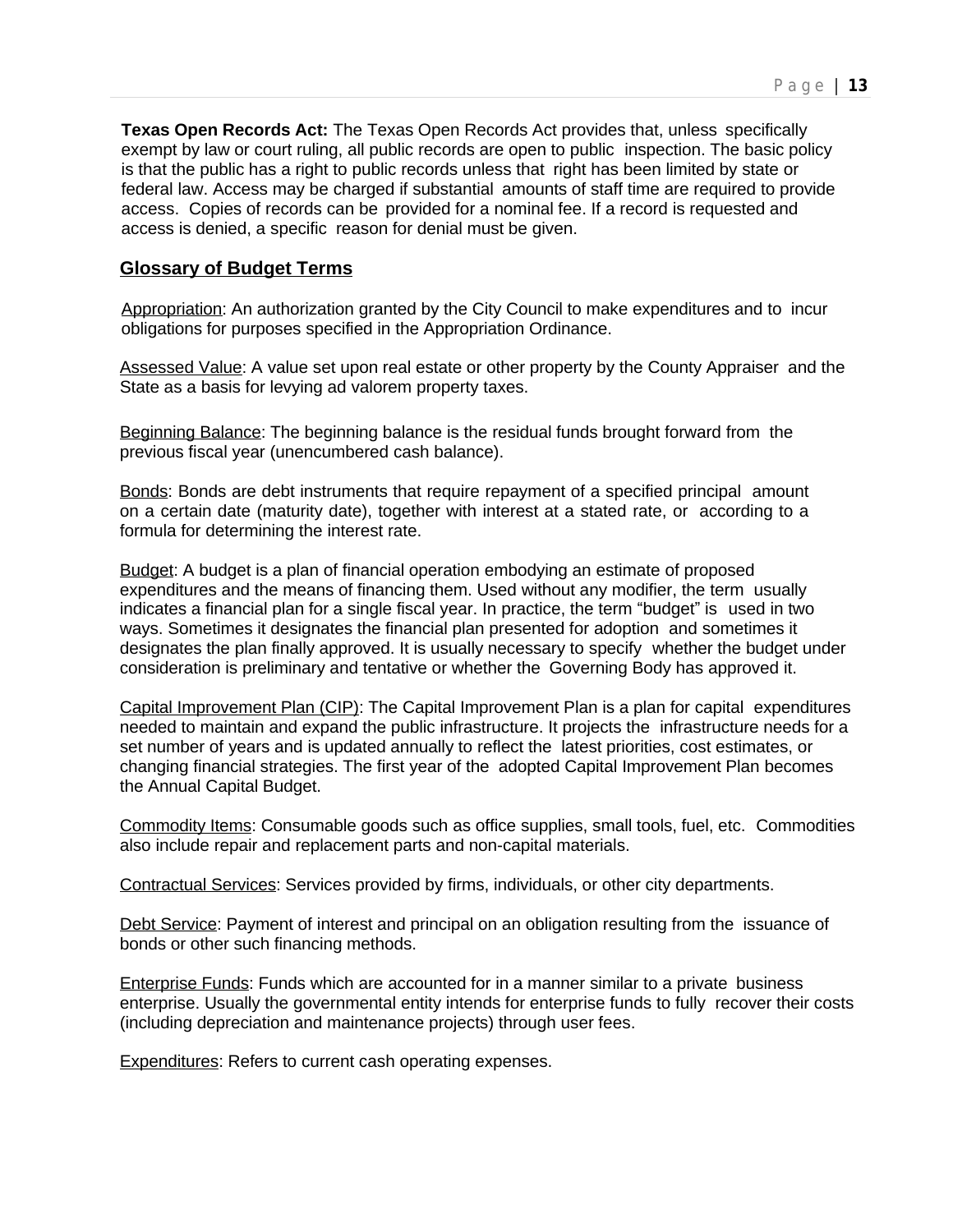Fund: An independent governmental accounting entity with a self-balancing group of accounts, including assets, liabilities and fund balance.

General Funds: Funds supported by taxes and fees that have unrestricted use.

Grant: A contribution usually from one government unit or funding source to another. The contribution is usually made to aid in the support of a specified function, i.e., infrastructure, drug enforcement, but it is sometimes for general purposes.

Operating Funds: Resources derived from reoccurring revenue sources used to finance ongoing operating expenditures and pay-as-you-go capital projects.

Resources: Total funds available for appropriation including estimated revenues, fund transfers, beginning balances.

Salary Savings: Savings realized while a position is vacant until a new employee is hired.

State-Shared Revenues: Money collected by the State but shared on a predetermined basis with local governments.

Tax Levy: The total amount to be raised by general property taxes for purposes specified in the Tax Levy Ordinance.

Time-Series Analysis: Often referred to as trend analysis, involves looking at trends from prior year's data. Hamilton has used a variation of which uses monthly data to estimate future annual revenue collections.

Transfers: Transfers are the authorized exchanges of cash or other resources between funds.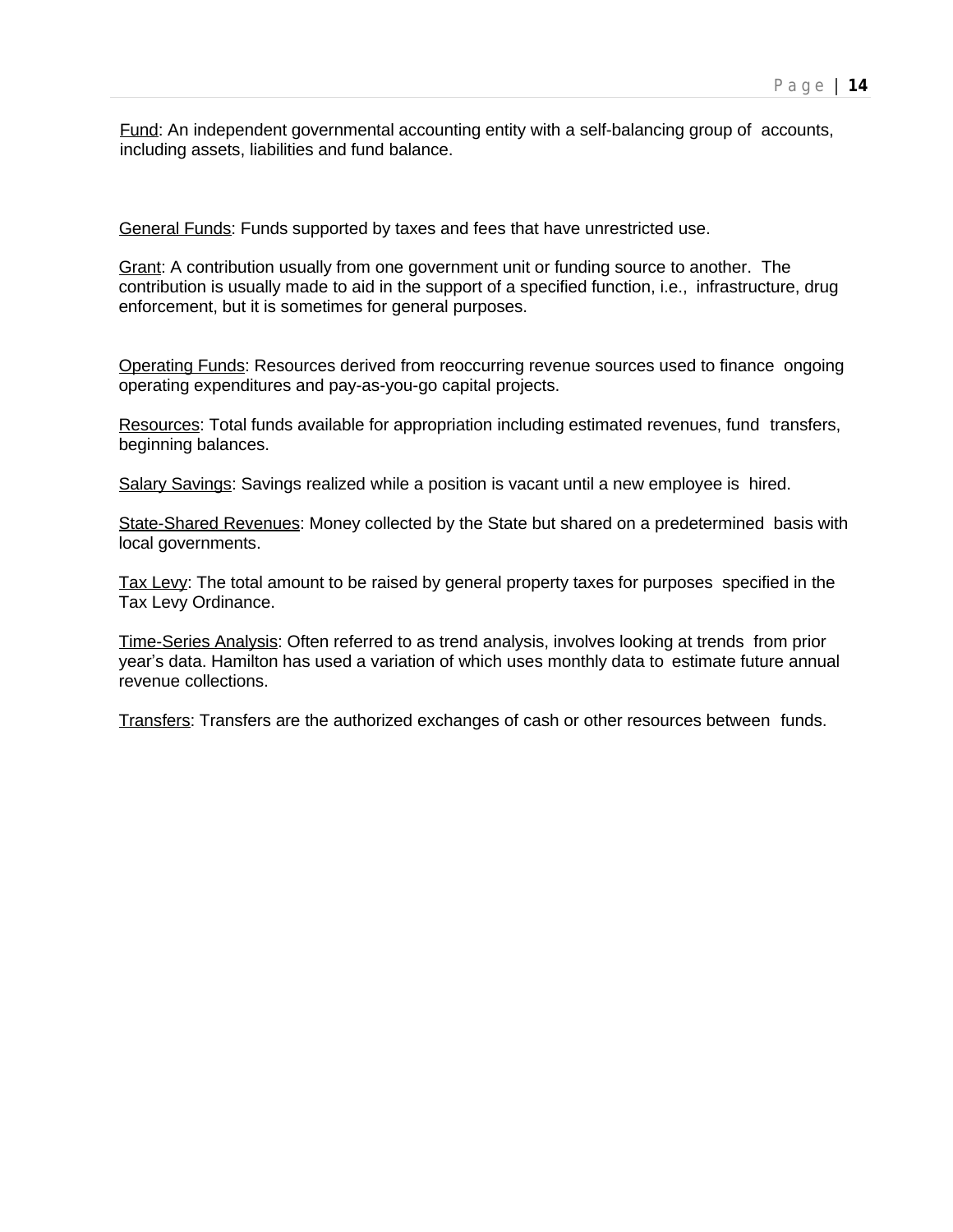## **2021 KEY BUDGET FINANCIAL POINTS**

#### **Property Taxes:**

The City property tax revenue for 2021 is estimated at approximately \$871,303.00.

#### **General Sales Tax:**

Sales tax is projected to remain steady in 2021. Sales tax receipts in 2021 have remained at or above year-to-date totals from 2020. The Sales tax is projected to yield approximately \$690,000 for 2021. Amazon has continued collecting local sales and use taxes based on the destination in which the customer receives the item since 2012. Another slight boost to our sales tax is the South Dakota v. Wayfair decision which was fully implemented in Texas on October 1, 2019. This decision only brings in sales taxes on remote sales (businesses with no physical presence in Texas), and even then, many remote sellers instead pay a 1.75 percent "single local use tax" instead of the actual rate in the destination to which the goods are shipped.

Future changes may be coming. In May of 2020, the comptroller gave final approval to amendments to Rule 3.334, which make several modifications to local sales and use tax rules. One of the changes is that the adopted rules relating to orders not received by sales personnel are not effective until October 1, 2021. We may see a slight change in sales tax in the FY2021- 2022 budget based on legislative change.

#### **Total Expenditures:**

The *2021-22 City Budget* anticipates cash expenditures in the three major funds (General, Enterprise, and Airport) of approximately \$6,035,113.00 These budget estimates are reasonably conservative and based on a cautious approach to expenditure projections.

#### **The following list represents a sampling of the City's services provided by the City:**

| <b>Police Protection</b>      | <b>Street Lighting</b>     | <b>Animal Control</b>       |
|-------------------------------|----------------------------|-----------------------------|
| <b>Municipal Improvements</b> | <b>Fire Protection</b>     | <b>Code Enforcement</b>     |
| Administration                | <b>Park Maintenance</b>    | <b>Cemetery Maintenance</b> |
| <b>Municipal Airport</b>      | Street/Curb/Sign Maint.    | <b>Building Inspections</b> |
| Water and WW Processing       | <b>Swimming Pool</b>       | <b>Sanitation Pickup</b>    |
| <b>Economic Development</b>   | <b>Bulk Trash Drop off</b> | Brush Drop off              |

#### **Notable Expenditure:**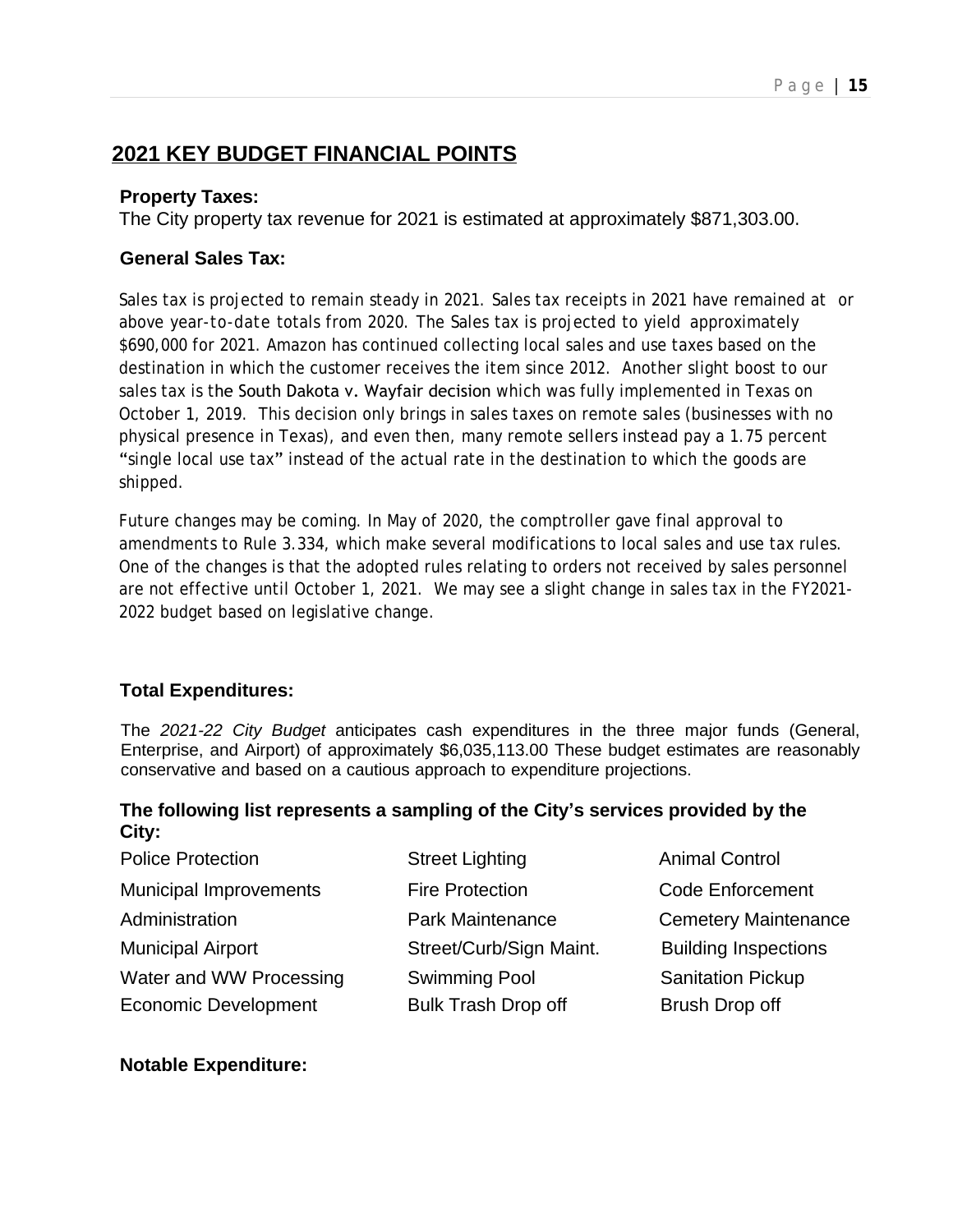In February 2021, an extraordinary winter storm event resulted in some of the highest Energy and Ancillary Service charges ever experienced by electric consumers in ERCOT. As a member of the Texas Coalition for Affordable Power ('TCAP') that is served by TCAP's Retail Electricity Provider, Gexa Energy, City of Hamilton's energy costs remained

stable throughout the winter storm. However, the storm's impact resulted in higher than anticipated Ancillary Services costs that are billed to the city under the "Ancillary Services and Nodal Basis Adjustment" specified in the Commercial Electricity Service Agreement ('CESA') between City of Hamilton and Gexa Energy, LP executed by City of Hamilton on 3/8/2016. The total additional cost of the Ancillary Services and Nodal Basis Adjustment owed by City of Hamilton ("Storm Recovery Amount') is \$31,438.02. This will be paid monthly along with 2.29% interest rate for a total payment of \$1691.96 until December of 2022.

#### **Unplanned 2020-21 Budget items/activities/events:**

| $\bullet$ | <b>COVID-19 Related expenses</b>                   | $$4,000.00+$  |
|-----------|----------------------------------------------------|---------------|
| $\bullet$ | Greater Water Loss due to Cast Iron Pipe Wear/Tear | $$20,000.00+$ |
| $\bullet$ | Waste Water Plant Pumps/skimmer Assemblies         | $$32,000.00+$ |
| $\bullet$ | <b>Street Equipment</b>                            | \$180,000.00+ |
| $\bullet$ | Water and Sewer Rate Study                         | \$24,000.00   |
| $\bullet$ | <b>Alternate Capacity Requirement</b>              | \$7,000.00    |
|           | <b>City Lake Survey</b>                            | \$9,000.00    |
|           | City Lake Dam Maintenance & Assoc Issues           | $$30,000.00+$ |
|           | Ancillary Services and Nodal Basis Adjustment      | \$31,438.02   |

#### **Previously discussed items to consider in future budgets:**

| • Swimming Pool Improvements/Modifications | (\$1,500,000)   |
|--------------------------------------------|-----------------|
| • Additional Public Works Street Employees | (\$50,000 each) |
| • Vacuum Trailer for Public Works          | (\$120,000)     |

#### **This year's Budget (2021-22) includes the following Council items:**

| Upper Leon Water District Rate Increase -<br><b>Multi-County Water -</b><br><b>Funding for Historic Mainstreet Program</b><br><b>Utilities</b>         | TBA cents/1000gallons<br><b>Improve Water Quality</b><br>\$30,000.00 |  |
|--------------------------------------------------------------------------------------------------------------------------------------------------------|----------------------------------------------------------------------|--|
| <b>Utility Software</b><br>$\bullet$<br><b>Backhoe</b><br>$\bullet$<br>$\frac{3}{4}$ - 1 Ton Utility Pickup<br>$\bullet$                               | $$110,000.00+$<br>\$130,000.00<br>\$42,000.00                        |  |
| <b>Public Works Equipment</b><br>Loader for Wastewater Plant<br>$\bullet$<br>1 New Pickup Truck<br>$\bullet$<br><b>Welder and Trailer</b><br>$\bullet$ | \$18,000.00<br>\$6200.00                                             |  |

**Police Dept.**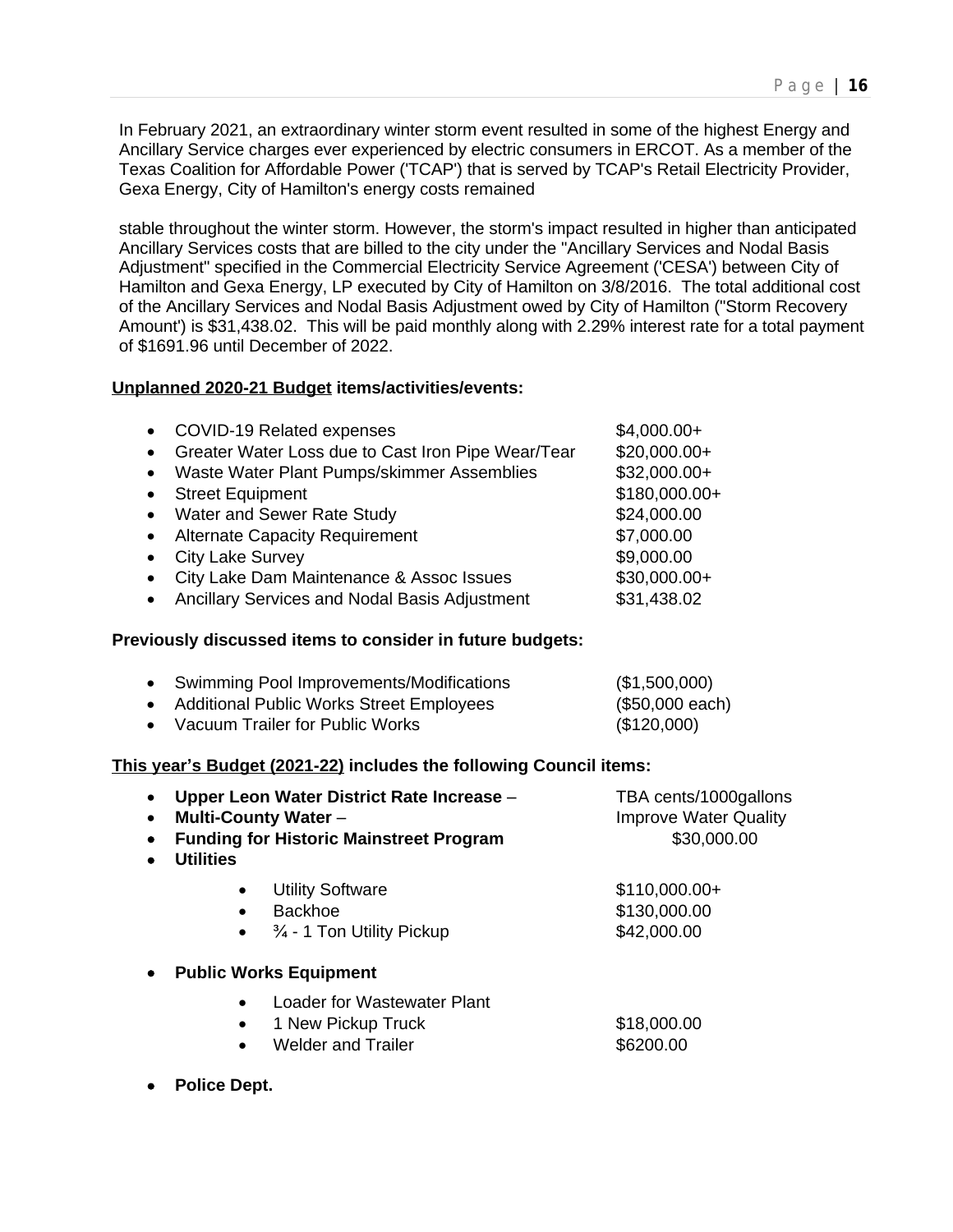| One police vehicle<br>٠                                                                                                         | $$39,000.00+$              |
|---------------------------------------------------------------------------------------------------------------------------------|----------------------------|
| <b>City Hall Exterior</b> – Window Repair<br><b>Park Facilities -</b>                                                           | \$10,000.00                |
| <b>City Lake Legal Matters</b><br><b>City Lake Improvements</b><br>Brush Removal at City Lake<br>Hydrological/Engineering Study | \$20,000.00<br>\$30,000.00 |
| <b>The City Airport</b>                                                                                                         |                            |
| <b>RAMP Grant</b><br>Taxiway/Hangar - TXDOT Capital                                                                             | \$20,000.00                |
| <b>Improvement Planning Grant</b>                                                                                               | \$10,000.00                |
| <b>Street Maintenance -</b>                                                                                                     |                            |
| <b>Additional Street Employee</b><br>Welder and Trailer                                                                         |                            |

- **•** Equipment Trailer
- Asphalt Zipper Debt Service Payment
- Base Reconstruction, Paving and Seal Coating Streets

City Council has requested infrastructure and roadway improvements as duly noted on the citizen survey over the past few years. In 2020 the council chose several collector routes that were important to our citizens and the council wanted to put emphasis on replacing these roads. The council also finds it expedient to replace aging infrastructure under our roadways in order to keep from digging up the roads when fixing pipes. In March of 2021, the city applied for two-milliondollars to replace 17332 linear feet of water distribution line through a Texas Water Development Board Loan.

This loan will afford the city an economy of scale when repairing pipelines while also utilizing the TWDB's favorable loan rates. The exact scope and location of work on the pipes will be approved with the TWDB application in fall or winter of 2021. Throughout 2021-22, potholes will continue to be patched proactively and drainage will continue to be fixed. This budget year the Street Department will continue to learn and use new equipment to reconstruct, seal and chip seal the roads. This road repair and the 20-year plan is discussed at length in the Hamilton Street System Plan of 2021.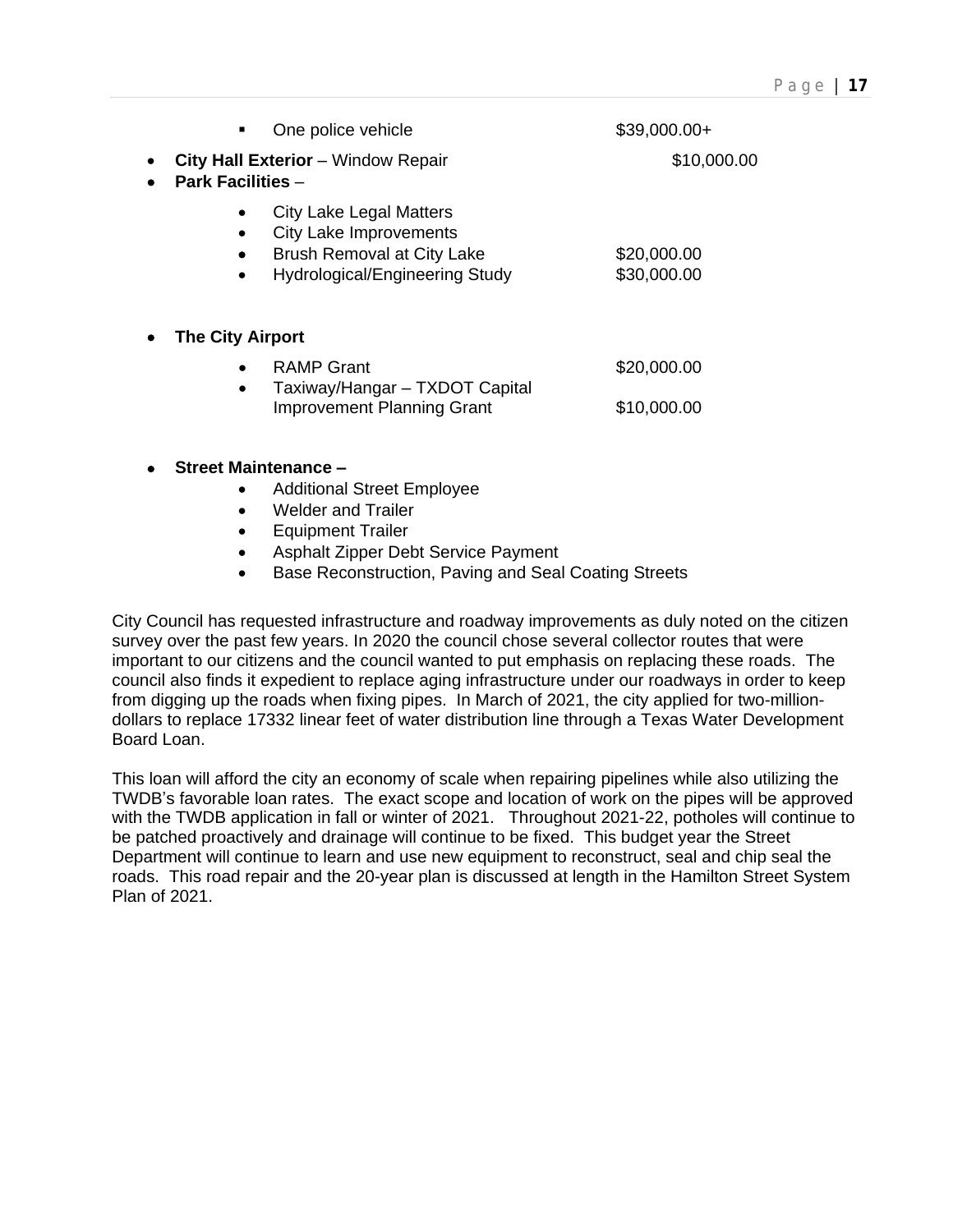|                                                                                                                                                |            |                                         |                                             | Pag                                        |
|------------------------------------------------------------------------------------------------------------------------------------------------|------------|-----------------------------------------|---------------------------------------------|--------------------------------------------|
|                                                                                                                                                |            | 2021-22 Debt Service/Schedule           |                                             |                                            |
| <b>GENERAL FUND</b>                                                                                                                            |            |                                         |                                             |                                            |
| Southside Bank - Government Capital Corporation - Fire Truck and Related Equipment<br>11/1/2021<br>Due Date:<br>Principal pd<br>Interest pd \$ |            | Amount:<br>\$42,042.60<br>2,892.94      |                                             | \$44,935.54 \$3,500.00 per month to TXPL   |
| Police Vehicles - BankcorpSouth<br>3/5/2022<br>Due Date:                                                                                       |            | Amount:                                 |                                             | \$24,925.36 \$1,800.00 per month to TXPL   |
| <b>UTILITY FUND</b>                                                                                                                            |            |                                         |                                             |                                            |
| Regions Bank - Pipeline USDA 1989 Water Line & Water System Improvements<br>Due Date:<br>1/1/2022<br>Principal pd \$<br>Interest pd \$         |            | Amount:<br>191,000.00<br>15,404.15      |                                             | \$206,404.15 \$18,500.00 per month to TXPL |
| Due Date:<br>7/1/2022                                                                                                                          |            | Amount:<br>FISCAL YR TOTAL \$219,984.25 | \$13,580.10<br>interest only                |                                            |
| USDA - Series 2006 Sewer Update<br>Due Date: 2/15/2022<br>Principal pd \$<br>Interest pd \$                                                    |            | Amount:<br>30,000.00<br>14,400.00       |                                             | \$44,400.00 \$5,000.00 per month to TXPL   |
| Due Date: 8/15/2021                                                                                                                            |            | Amount:<br>FISCAL YR TOTAL              | \$13,950.00<br>interest only<br>\$58,350.00 |                                            |
| 2017 New Water Meters<br>Due Date: 7/11/2022<br>Principal pd \$<br>Interest pd                                                                 | $^{\circ}$ | Amount:<br>73,257.59<br>7,192.32        |                                             | \$80,449.91 \$6,705.00 per month to TXPL   |
| <b>AIRPORT FUND</b>                                                                                                                            |            |                                         |                                             |                                            |

## **Schertz Bank & Trust - Governement Capital Corporation - Fuel System Update**

| Due Date: 2/15/2022 | Amount:     | \$29,144.47 \$2,000.00 per month to TXPL |
|---------------------|-------------|------------------------------------------|
| Principal pd        | \$27,963.57 |                                          |
| Interest pd \$      | 1.180.90    |                                          |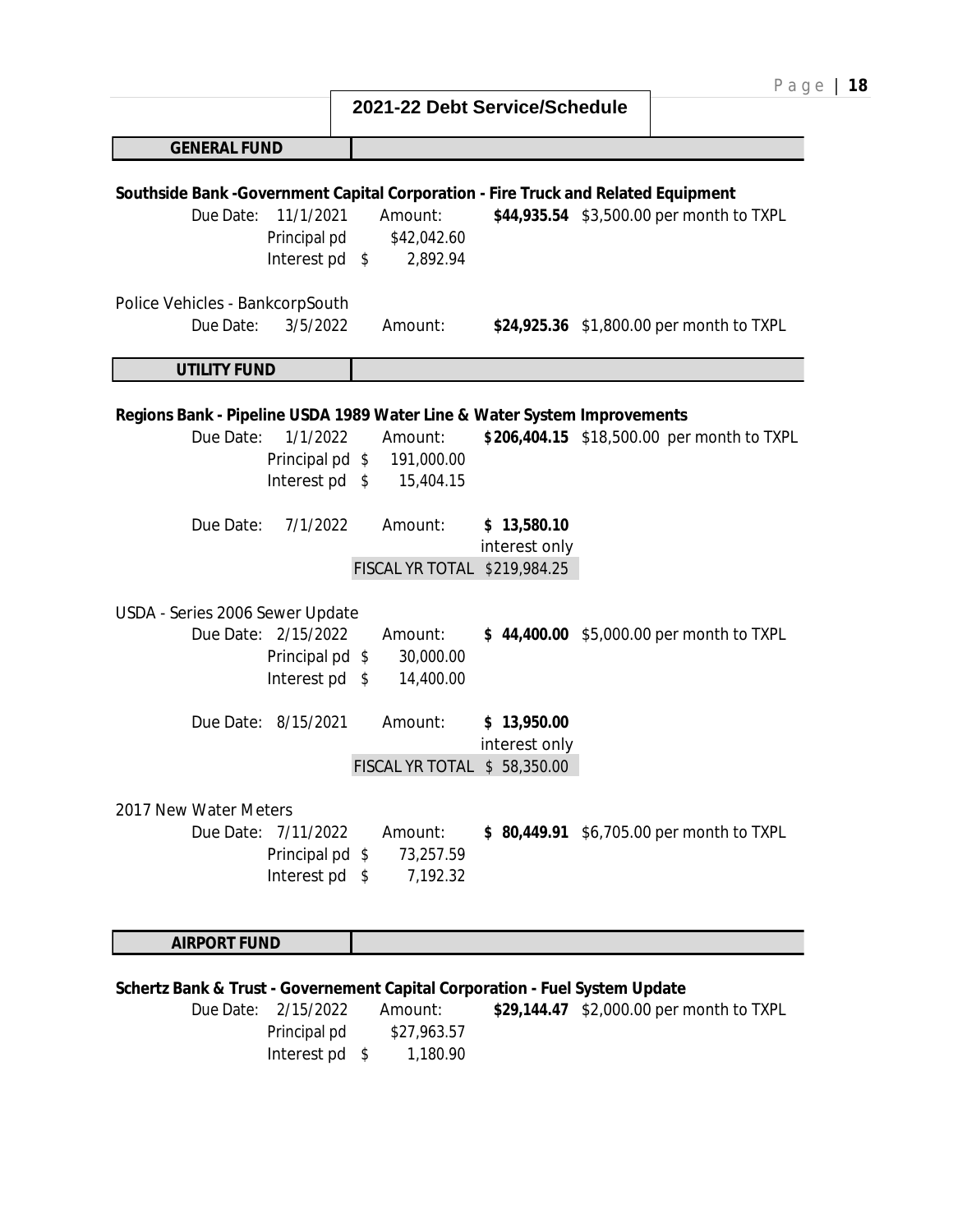Pipeline to Proctor Series 89 & 13 or 2020A

#### City of Hamilton

| Period Ending Principal |     |            | Rate |      |     | Interest  | Debt Service     | <b>Annual Debt Service</b> |
|-------------------------|-----|------------|------|------|-----|-----------|------------------|----------------------------|
| 1/1/2021                | \$  | 191,000.00 | \$   | 1.91 | \$  | 12,825.44 | \$<br>203,825.44 |                            |
| 7/1/2021                |     |            |      |      | \$. | 15,404.15 | \$<br>15,404.15  | \$<br>219,229.59           |
| 1/1/2022                | \$  | 191,000.00 | \$   | 1.91 | \$  | 15,404.15 | \$<br>206,404.15 |                            |
| 7/1/2022                |     |            |      |      | \$  | 13,580.10 | \$<br>13,580.10  | \$<br>219,984.25           |
| $1/1/2023$ \$           |     | 191,000.00 | \$   | 1.91 | \$  | 13,580.10 | \$<br>204,580.10 |                            |
| 7/1/2023                |     |            |      |      | \$. | 11,756.05 | \$<br>11,756.05  | \$<br>216,336.15           |
| 1/1/2024                | \$  | 195,000.00 | \$   | 1.91 | \$  | 11,756.05 | \$<br>206,756.05 |                            |
| 7/1/2024                |     |            |      |      | \$  | 9,893.80  | \$<br>9,893.80   | \$<br>216,649.85           |
| 1/1/2025                | \$  | 200,000.00 | \$   | 1.91 | \$  | 9,893.80  | \$<br>209,893.80 |                            |
| 7/1/2025                |     |            |      |      | \$  | 7,983.80  | \$<br>7,983.80   | \$<br>217,877.60           |
| 1/1/2026                | \$. | 203,000.00 | \$   | 1.91 | \$  | 7,983.80  | \$<br>210,983.80 |                            |
| 7/1/2026                |     |            |      |      | \$  | 6,045.15  | \$<br>6,045.15   | \$<br>217,028.95           |
| 1/1/2027                | \$  | 206,000.00 | \$   | 1.91 | \$  | 6,045.15  | \$<br>212,045.15 |                            |
| 7/1/2027                |     |            |      |      | \$  | 4,077.85  | \$<br>4,077.85   | \$<br>216,123.00           |
| 1/1/2028                | \$  | 210,000.00 | \$   | 1.91 | \$  | 4,077.85  | \$<br>214,077.85 |                            |
| 7/1/2028                |     |            |      |      | \$  | 2,072.35  | \$<br>2,072.35   | \$<br>216,150.20           |
| 1/1/2029                | \$  | 217,000.00 | \$   | 1.91 | \$  | 2,072.35  | \$<br>219,072.35 | \$<br>219,072.35           |
|                         |     |            |      |      |     |           |                  |                            |

\$ 1,804,000.00 \$ 154,451.94 \$ 1,958,451.94

TIC(Incl. all expenses)…2.28350462% TIC(Arbitrage TIC)….......1.91020346% Bond Years ….................8.086.49 Average Coupon ….........1.91000003% Average Life (yrs) …........4.48 WAM (yrs) …...................4.482533 NIC = 1.910000% (with Adjstmnt of \$0.00)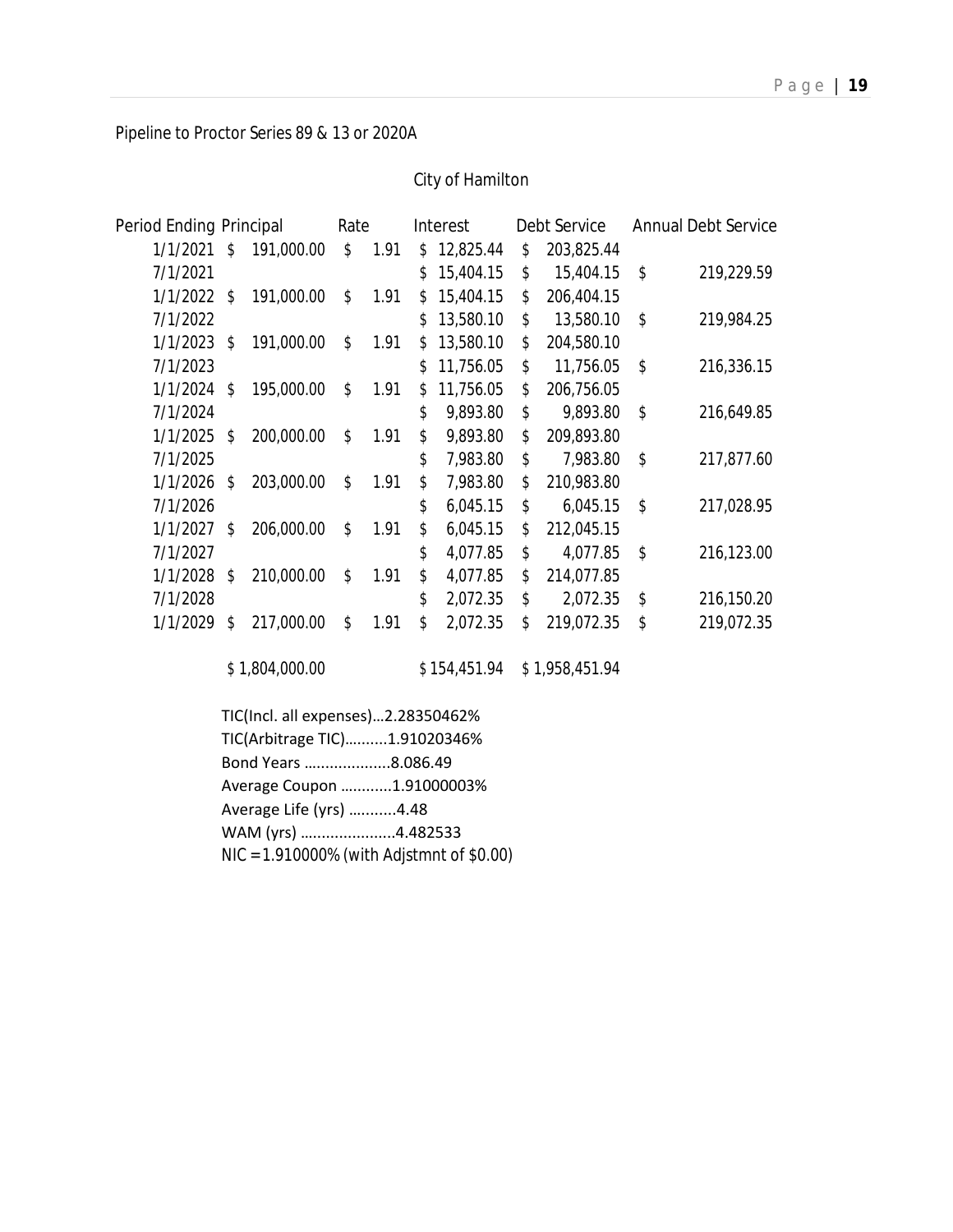Frost Bank Refund Series '06 or Series 2020B

BOND DEBT SERVICE City of Hamilton, Texas General Obligation Refunding Bonds

| Period Ending | Principal |              | Interest        | Debt Service     | <b>Annual Debt Service</b> |              |
|---------------|-----------|--------------|-----------------|------------------|----------------------------|--------------|
| 2/15/2021     | \$        | 30,000.00    | \$<br>12,375.00 | \$<br>42,375.00  |                            |              |
| 8/15/2021     |           |              | \$<br>14,400.00 | \$<br>14,400.00  |                            |              |
| 9/30/2021     |           |              |                 |                  | \$                         | 56,775.00    |
| 2/15/2022     | \$        | 30,000.00    | \$<br>14,400.00 | \$<br>44,400.00  |                            |              |
| 8/15/2022     |           |              | \$<br>13,950.00 | \$<br>13,950.00  |                            |              |
| 9/30/2022     |           |              |                 |                  | \$                         | 58,350.00    |
| 2/15/2023     | \$        | 30,000.00    | \$<br>13,950.00 | \$<br>43,950.00  |                            |              |
| 8/15/2023     |           |              | \$<br>13,500.00 | \$<br>13,500.00  |                            |              |
| 9/30/2023     |           |              |                 |                  | \$                         | 57,450.00    |
| 2/15/2024     | \$        | 30,000.00    | \$<br>13,500.00 | \$<br>43,500.00  |                            |              |
| 8/15/2024     |           |              | \$<br>13,050.00 | \$<br>13,050.00  |                            |              |
| 9/30/2024     |           |              |                 |                  | \$                         | 56,550.00    |
| 2/15/2025     | \$        | 30,000.00    | \$<br>13,050.00 | \$<br>48,050.00  |                            |              |
| 8/15/2025     |           |              | \$<br>12,525.00 | \$<br>12,525.00  |                            |              |
| 9/30/2025     |           |              |                 |                  | \$                         | 60,575.00    |
| 2/15/2026     | \$        | 30,000.00    | \$<br>12,525.00 | \$<br>47,525.00  |                            |              |
| 8/15/2026     |           |              | \$<br>12,000.00 | \$<br>12,000.00  |                            |              |
| 9/30/2026     |           |              |                 |                  | \$                         | 59,525.00    |
| 2/15/2027     | \$        | 30,000.00    | \$<br>12,000.00 | \$<br>47,000.00  |                            |              |
| 8/15/2027     |           |              | \$<br>11,475.00 | \$<br>11,475.00  |                            |              |
| 9/30/2027     |           |              |                 |                  | \$                         | 58,475.00    |
| 2/15/2028     | \$        | 30,000.00    | \$<br>11,475.00 | \$<br>46,475.00  |                            |              |
| 8/15/2028     |           |              | \$<br>10,950.00 | \$<br>10,950.00  |                            |              |
| 9/30/2028     |           |              |                 |                  | \$                         | 57,425.00    |
| 2/15/2029     | \$        | 30,000.00    | \$<br>10,950.00 | \$<br>45,950.00  |                            |              |
| 8/15/2029     |           |              | \$<br>10,425.00 | \$<br>10,425.00  |                            |              |
| 9/30/2029     |           |              |                 |                  | \$                         | 56,375.00    |
| 2/15/2030     | \$        | 30,000.00    | \$<br>10,425.00 | \$<br>235,425.00 |                            |              |
| 8/15/2030     |           |              | \$<br>7,050.00  | \$<br>7,050.00   |                            |              |
| 9/30/2030     |           |              |                 |                  | \$                         | 242,475.00   |
| 2/15/2031     | S         | 30,000.00    | \$<br>7,050.00  | \$<br>237,050.00 |                            |              |
| 8/15/2031     |           |              | \$<br>3,600.00  | \$<br>3,600.00   |                            |              |
| 9/30/2031     |           |              |                 |                  | \$                         | 240,650.00   |
| 2/15/2032     | \$        | 30,000.00    | \$<br>3,600.00  | \$<br>243,600.00 |                            |              |
| 9/30/2032     |           |              |                 |                  | \$                         | 243,600.00   |
|               |           | \$990,000.00 | \$258,225.00    | \$1,248,225.00   | \$                         | 1,248,225.00 |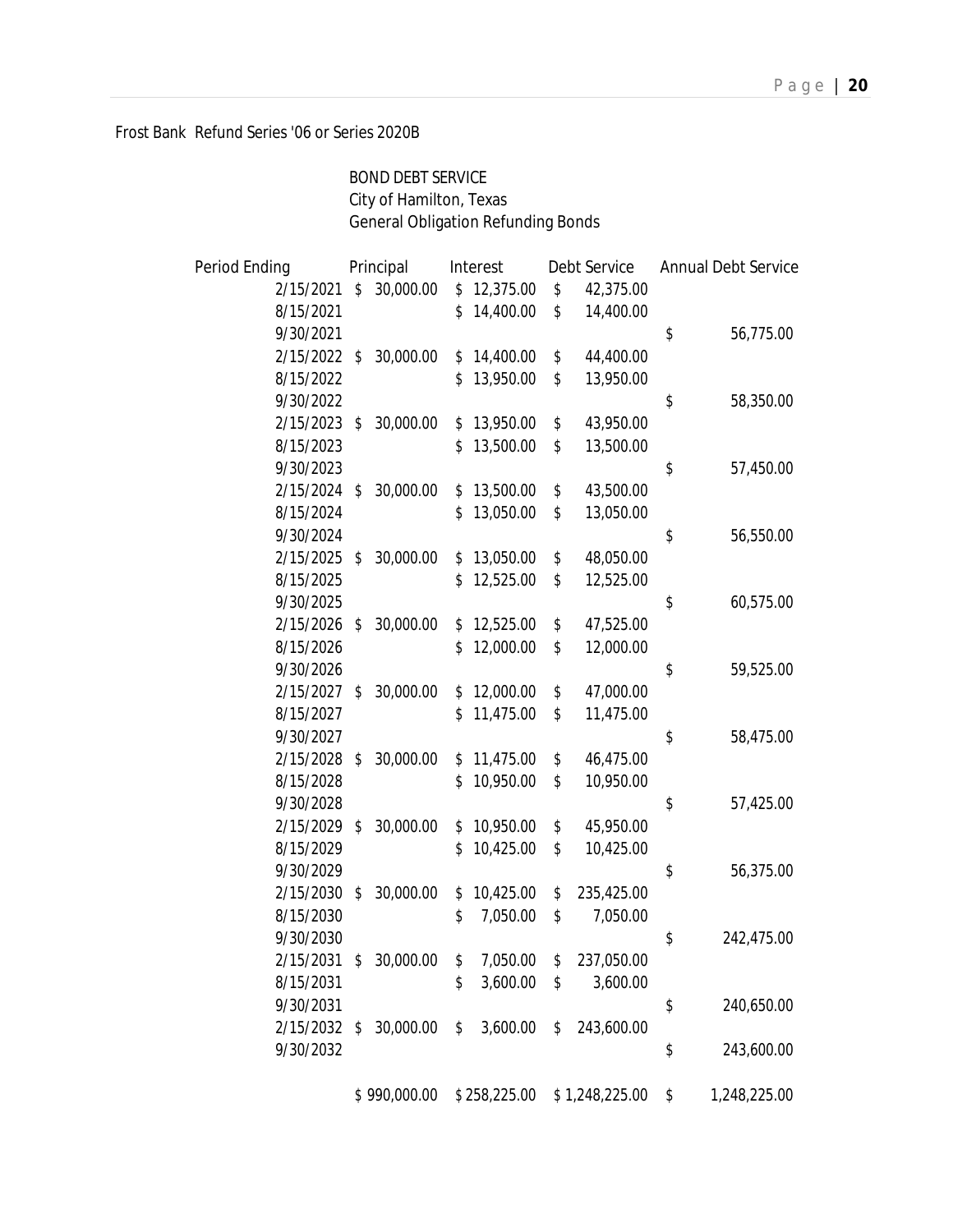## **CITY OF HAMILTON FINANCIAL STATEMENT** 2017 NEW WATER METERS

#### INTEREST RATE ORIGINAL BALANCE \$498,096.34

| <b>DUE DATE</b>     | <b>PRINCIPAL</b> | <b>INTEREST</b> | <b>TOTAL P &amp; I</b> |
|---------------------|------------------|-----------------|------------------------|
| 7/11/2018           | \$64,743.02      | \$15,706.89     | \$80,449.91            |
| 7/11/2019           | \$66,708.28      | \$13,741.63     | \$80,449.91            |
| 7/11/2020           | \$68,823.60      | \$11,626.31     | \$80,449.91            |
| 7/11/2021           | \$71,005.99      | \$9,443.92      | \$80,449.91            |
| 7/11/2022           | \$73,257.59      | \$7,192.32      | \$80,449.91            |
| 7/11/2023           | \$75,580.59      | \$4,869.32      | \$80,449.91            |
| 7/11/2024           | \$77,977.27      | \$2,472.64      | \$80,449.91            |
| <b>GRAND TOTALS</b> | \$498,096.34     | \$65,053.03     | \$563,149.37           |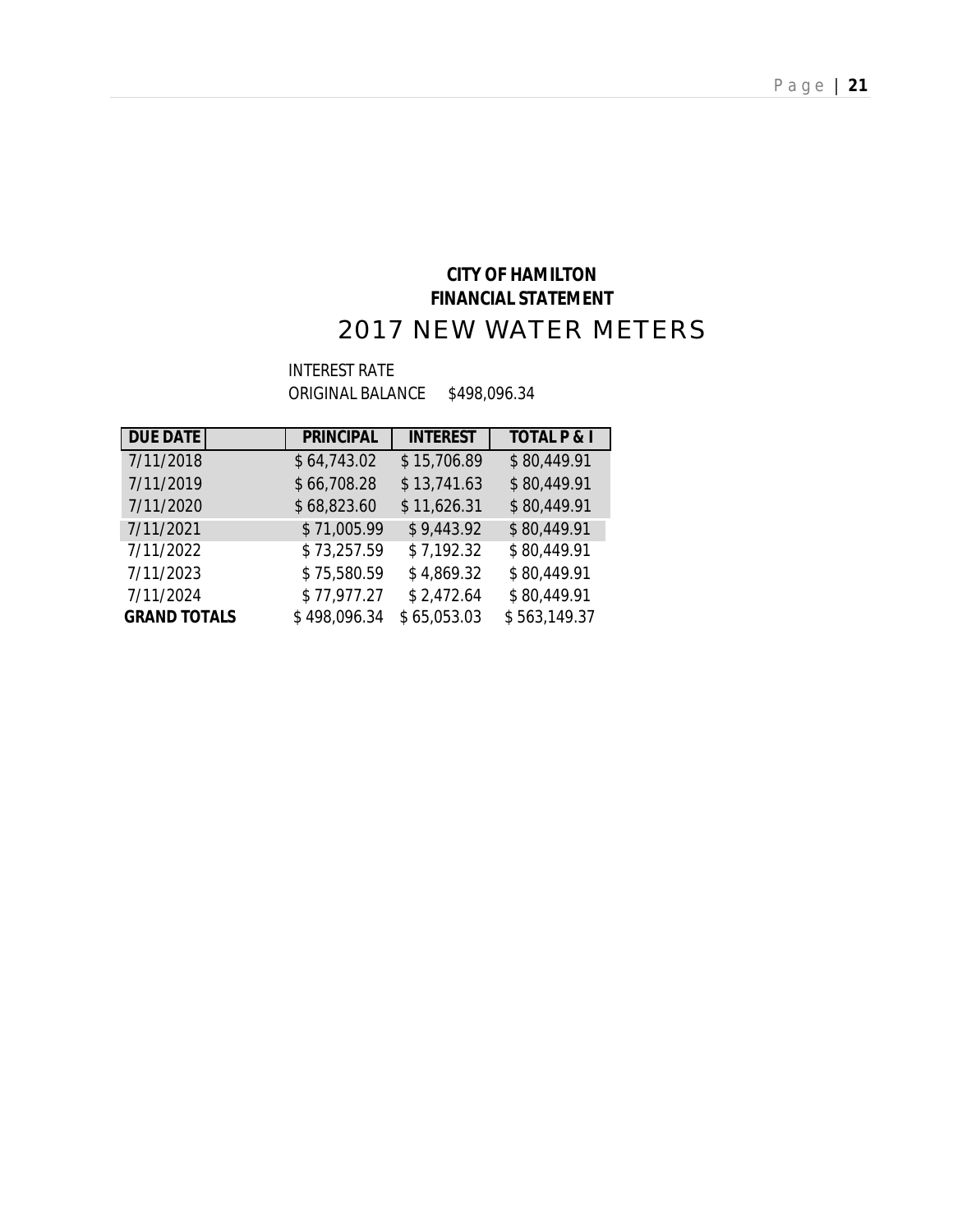# **CITY OF HAMILTON FINANCIAL STATEMENT** 2020 CHEVROLETS (PD)

INTEREST RATE 3.49%

ORIGINAL BALANCE  $$65,220.00$ 

| <b>DUE DATE</b> | <b>PRINCIPAL</b> | <b>INTEREST</b> | <b>TOTAL P &amp; I</b> |
|-----------------|------------------|-----------------|------------------------|
| 11/19/2020      | \$20,986.93      | \$2,312.94      | \$23,299.87            |
| 11/19/2021      | \$21,731.20      | \$1,568.67      | \$23,299.87            |
| 11/19/2022      | \$22,501.87      | \$798.00        | \$23,299.87            |
| GRAND TOTALS:   | \$65,220.00      | \$4,679.61      | \$69,899.61            |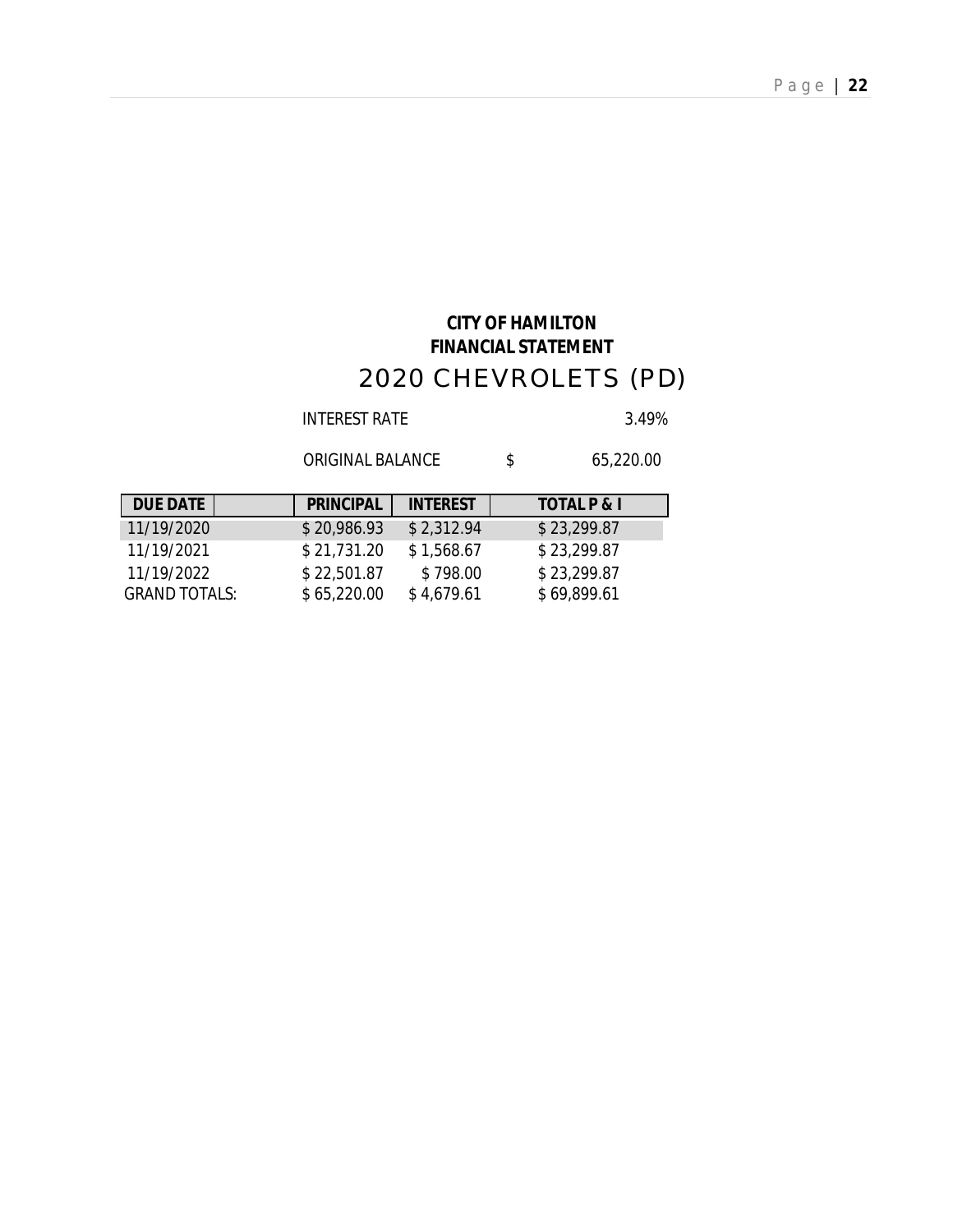# **CITY OF HAMILTON FINANCIAL STATEMENT** AIRPORT FUEL SYSTEM

INTEREST RATE

ORIGINAL BALANCE \$250,000.00

| <b>DUE DATE</b>     | <b>PRINCIPAL</b> | <b>INTEREST</b> | <b>TOTAL P &amp; I</b> |
|---------------------|------------------|-----------------|------------------------|
| 2/15/2013           | \$25,460.09      | \$4,819.22      | \$30,279.31            |
| 2/15/2014           | \$21,166.83      | \$9,112.48      | \$30,279.31            |
| 2/15/2015           | \$22,025.84      | \$8,253.47      | \$30,279.31            |
| 2/15/2016           | \$22,919.71      | \$7,359.60      | \$30,279.31            |
| 2/15/2017           | \$23,849.86      | \$6,429.45      | \$30,279.31            |
| 2/15/2018           | \$24,817.76      | \$5,641.55      | \$30,459.31            |
| 2/15/2019           | \$25,824.94      | \$4,454.37      | \$30,279.31            |
| 2/15/2020           | \$26,872.99      | \$3,406.32      | \$30,279.31            |
| 2/15/2021           | \$27,963.57      | \$2,315.74      | \$30,279.31            |
| 2/15/2022           | \$29,098.41      | \$1,180.90      | \$30,279.31            |
| <b>GRAND TOTALS</b> | \$250,000.00     | \$52,973.10     | \$302,973.10           |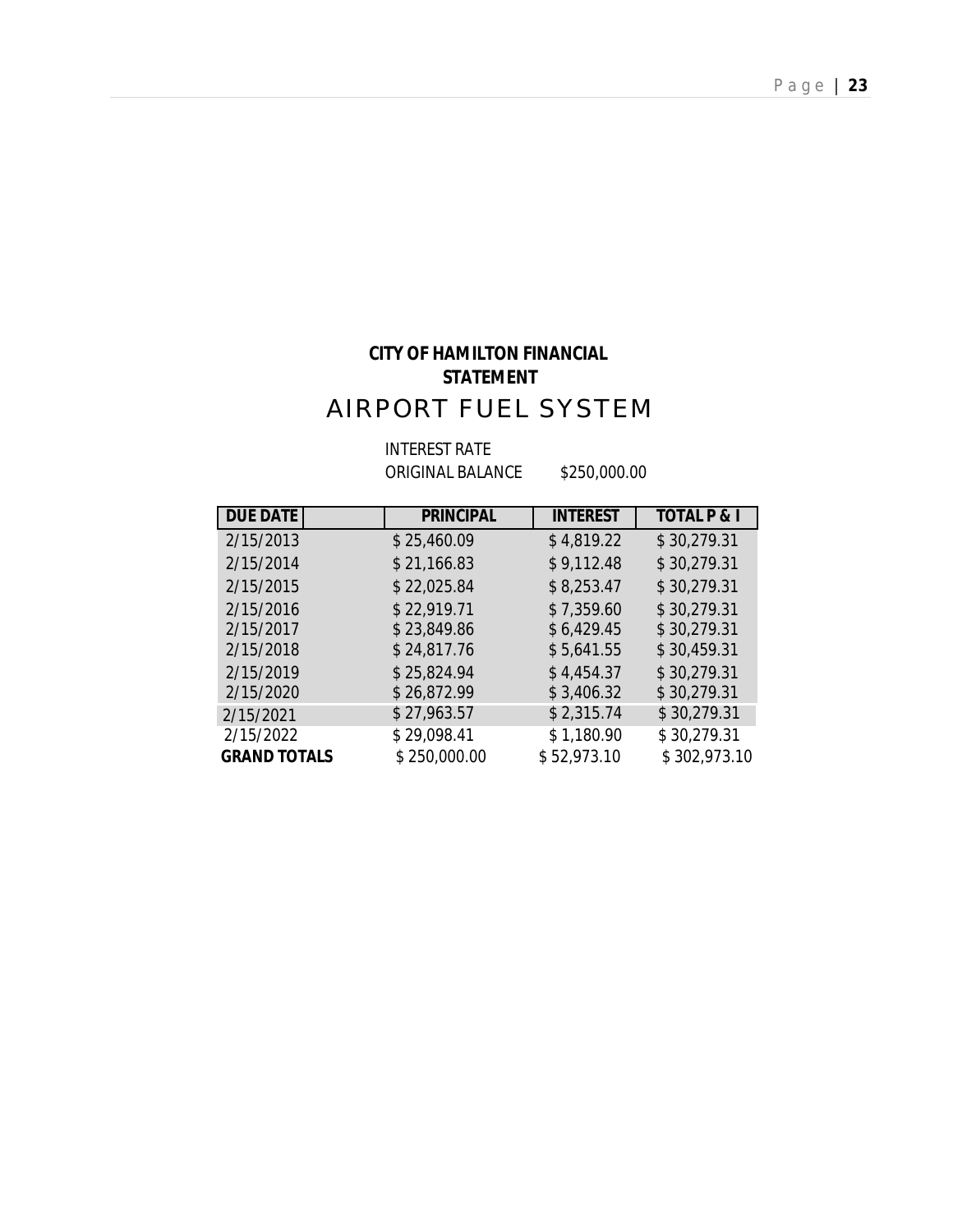## **CITY OF HAMILTON FINANCIAL STATEMENT** FIRETRUCK

INTEREST RATE ORIGINAL BALANCE

| <b>DUE DATE</b>     | <b>PRINCIPAL</b> | <b>INTEREST</b> | <b>TOTAL P &amp; I</b> |
|---------------------|------------------|-----------------|------------------------|
| 11/1/2013           | \$35,116.66      | \$8,875.34      | \$43,992.00            |
| 11/1/2014           | \$35,872.39      | \$8,120.61      | \$43,993.00            |
| 11/1/2015           | \$36,695.04      | \$7,297.96      | \$43,993.00            |
| 11/1/2016           | \$37,536.55      | \$6,456.45      | \$43,993.00            |
| 11/1/2017           | \$38,397.36      | \$5,595.64      | \$43,993.00            |
| 11/1/2018           | \$39,277.92      | \$4,715.08      | \$43,993.00            |
| 11/1/2019           | \$40,178.66      | \$3,814.34      | \$43,993.00            |
| 11/1/2020           | \$41,100.06      | \$2,892.94      | \$43,993.00            |
| 11/1/2021           | \$42,042.60      | \$1,950.40      | \$43,993.00            |
| 11/1/2022           | \$43,006.76      | \$986.24        | \$43,993.00            |
| <b>GRAND TOTALS</b> | \$389,224.00     | \$50,705.00     | \$439,929.00           |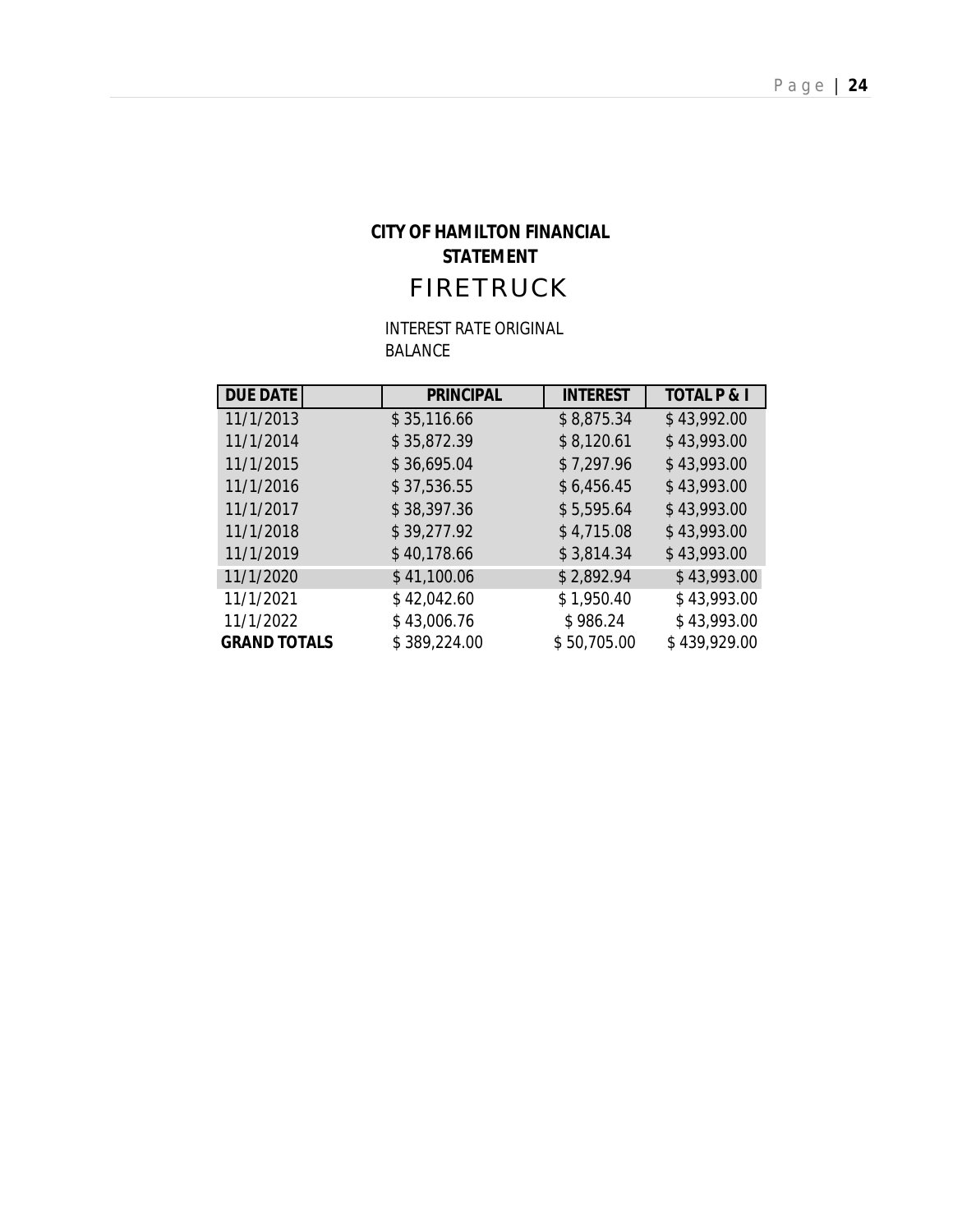# **ASPHALT ZIPPER 2021**

Compounding Period: Monthly

Nominal Annual Rate: 2.41%

Cash Flow Data - Leases and Lease Payments

| Fvent       | Date. | Amount                | Number | Period | <b>Fnd Date</b> |
|-------------|-------|-----------------------|--------|--------|-----------------|
| 1 Lease     |       | 1/4/2021 \$180,700.00 |        |        |                 |
| 2 Lease Pmt |       | 1/4/2021 \$ 38,824.37 |        | Annual | 1/4/2026        |

#### Tvalue Amortization Schedule - Normal, 30E3/360

|                      |          | Lease                                       |                            |                            |            |                              |
|----------------------|----------|---------------------------------------------|----------------------------|----------------------------|------------|------------------------------|
|                      | Date     | Payment                                     | Interest                   | Principal                  |            | <b>Balance</b>               |
| Lease                | 1/4/2021 |                                             |                            |                            |            | 180700                       |
|                      |          | 1 $1/4/2022$ \$ 38,824.37 \$                | 4,403.30                   | $$34,421.07$ $$146,278.93$ |            |                              |
|                      |          | 2 1/4/2023 \$ 38,824.37                     | \$<br>3,564.52             | $$35,259.85$ $$111,019.08$ |            |                              |
|                      |          | $3 \quad 1/4/2024 \quad $38,824.37 \quad $$ | 2,705.31                   | $$36,119.06$ \$            |            | 74,900.02                    |
|                      |          | 4 1/4/2025 \$ 38,824.37                     | \$<br>1,825.16             | \$36,999.21                | $\sqrt{3}$ | 37,900.81                    |
|                      |          | 5 1/4/2026 \$ 38,824.37 \$                  | 923.56                     | \$37,900.81                | - \$       | $\qquad \qquad \blacksquare$ |
| <b>Grand Totals:</b> |          | \$194,121.85                                | $$13,421.85$ $$180,700.00$ |                            |            |                              |

Last interest amount decreased by 0.01 due to rounding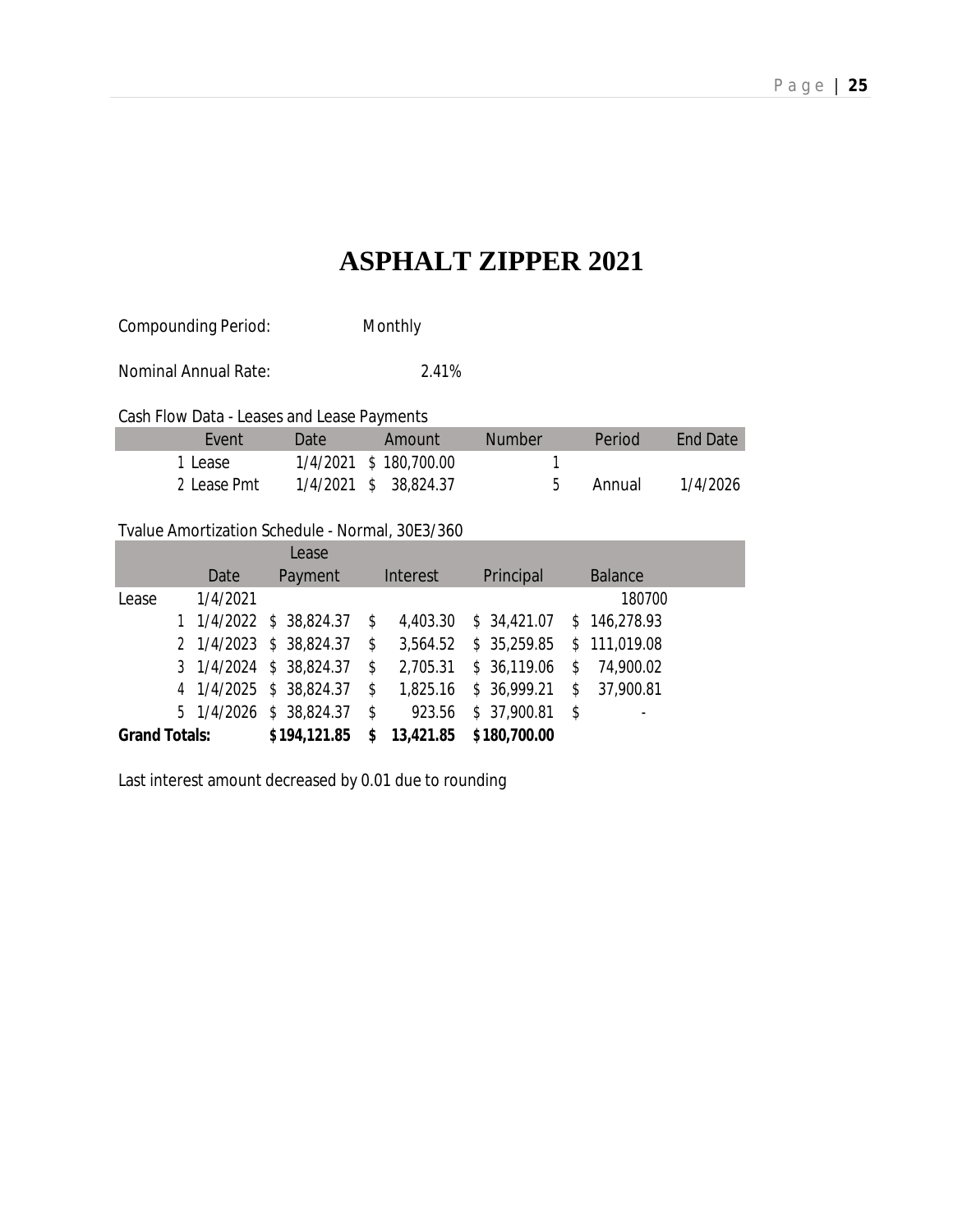| City of Hamilton, Texas                                         |            |              |              |              |              |              |              |                    |  |  |  |  |  |
|-----------------------------------------------------------------|------------|--------------|--------------|--------------|--------------|--------------|--------------|--------------------|--|--|--|--|--|
| Post Refunding Combined Debt Service – 2006 and 89 Series Bonds |            |              |              |              |              |              |              |                    |  |  |  |  |  |
| <b>Fiscal Year</b>                                              |            | Series 2020B |              |              | Series 2020A |              | Total        | <b>Fiscal Year</b> |  |  |  |  |  |
| Ending                                                          | Principal  | Interest     | Debt Service | Principal    | Interest     | Debt Service | Debt Service | Ending             |  |  |  |  |  |
| 9/30/2021                                                       | 25,000.00  | 33,416.67    | 58,416.67    | 191,000.00   | 28,229.59    | 219,229.59   | 277,646.26   | 9/30/2021          |  |  |  |  |  |
| 9/30/2022                                                       | 20,000.00  | 35,600.00    | 55,600.00    | 191,000.00   | 28,984.25    | 219,984.25   | 275,584.25   | 9/30/2022          |  |  |  |  |  |
| 9/30/2023                                                       | 25,000.00  | 34,700.00    | 59,700.00    | 191,000.00   | 25,336.15    | 216,336.15   | 276,036.15   | 9/30/2023          |  |  |  |  |  |
| 9/30/2024                                                       | 25,000.00  | 33,700.00    | 58,700.00    | 195,000.00   | 21,649.85    | 216,649.85   | 275,349.85   | 9/30/2024          |  |  |  |  |  |
| 9/30/2025                                                       | 25,000.00  | 32,700.00    | 57,700.00    | 200,000.00   | 17,877.60    | 217,877.60   | 275,577.60   | 9/30/2025          |  |  |  |  |  |
| 9/30/2026                                                       | 30,000.00  | 31,600.00    | 61,600.00    | 203,000.00   | 14,028.95    | 217,028.95   | 278,628.95   | 9/30/2026          |  |  |  |  |  |
| 9/30/2027                                                       | 30,000.00  | 30,400.00    | 60,400.00    | 206,000.00   | 10,123.00    | 216,123.00   | 276,523.00   | 9/30/2027          |  |  |  |  |  |
| 9/30/2028                                                       | 30,000.00  | 29,200.00    | 59,200.00    | 210,000.00   | 6,150.20     | 216,150.20   | 275,350.20   | 9/30/2028          |  |  |  |  |  |
| 9/30/2029                                                       | 30,000.00  | 28,000.00    | 58,000.00    | 217,000.00   | 2,072.35     | 219,072.35   | 277,072.35   | 9/30/2029          |  |  |  |  |  |
| 9/30/2030                                                       | 220,000.00 | 23,000.00    | 243,000.00   |              |              |              | 243,000.00   | 9/30/2030          |  |  |  |  |  |
| 9/30/2031                                                       | 230,000.00 | 14,000.00    | 244,000.00   |              |              |              | 244,000.00   | 9/30/2031          |  |  |  |  |  |
| 9/30/2032                                                       | 235,000.00 | 4,700.00     | 239,700.00   |              |              |              | 239,700.00   | 9/30/2032          |  |  |  |  |  |
|                                                                 | 925,000.00 | 331,016.67   | 1,256,016.67 | 1,804,000.00 | 154,451.94   | 1,958,451.94 | 3,214,468.61 |                    |  |  |  |  |  |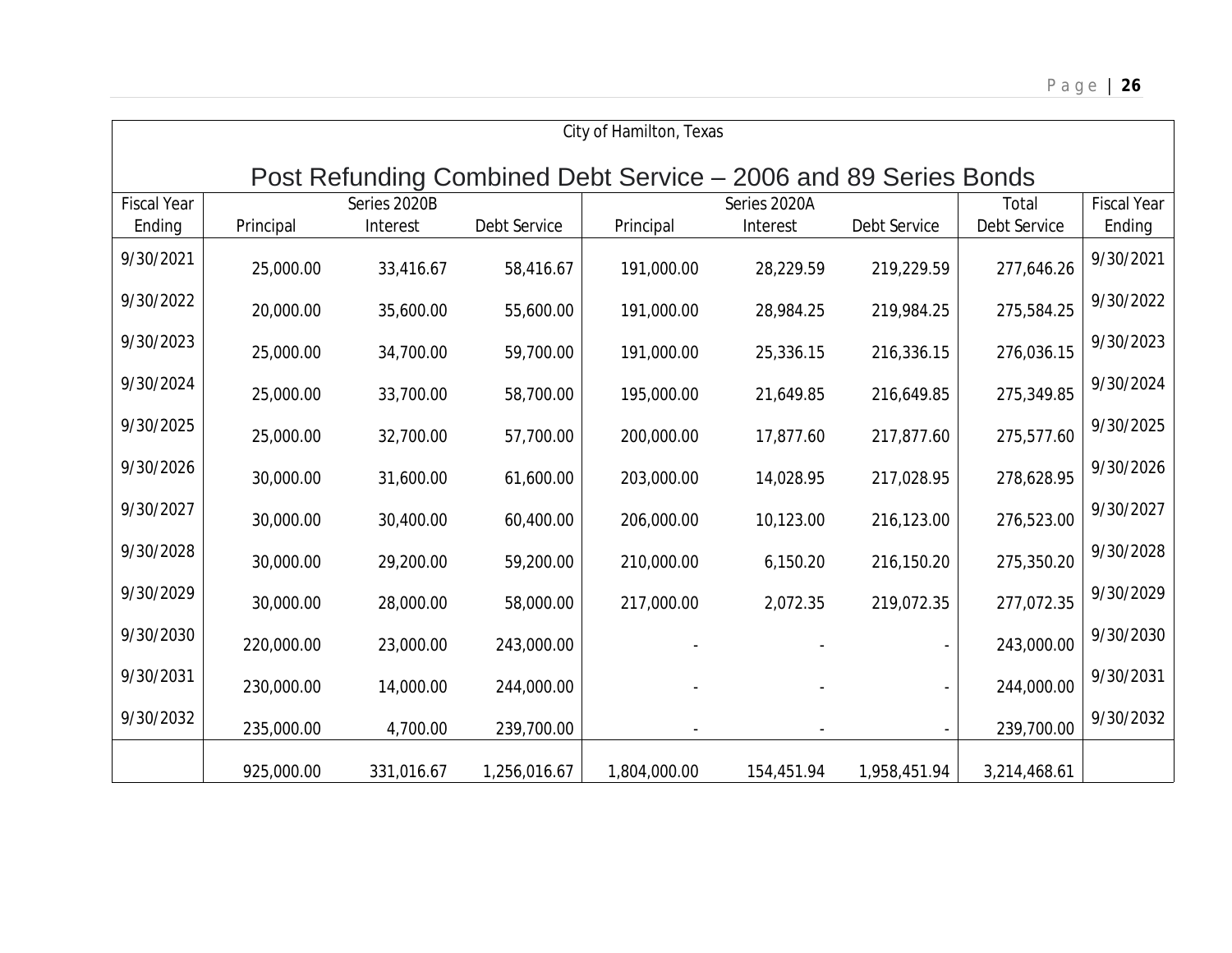# **City of Hamilton Tax Rate Comparison 2021**

| <b>PERCENTAGE</b> | <b>TAX RATE PER</b><br>\$100 | <b>TAX</b><br><b>LEVY</b> | <b>INCREASE</b>  |
|-------------------|------------------------------|---------------------------|------------------|
| 0%                | 0.5442                       | 898,570*                  | $\boldsymbol{0}$ |
| 0.5%              | 0.5469                       | 903,063*                  | 4,493            |
| 1%                | 0.5496                       | 907,556*                  | 8,986            |
| 1.5%              | 0.5524                       | 912,049*                  | 13,479           |
| 2%                | 0.5551                       | 916,542*                  | 17,971           |
| 2.5%              | 0.5578                       | 921,034*                  | 22,464           |
| 3%                | 0.5605                       | 925,527*                  | 26,957           |
| 3.5%              | 0.5632                       | 930,020*                  | 31,450           |
| Voter-Approval    | 0.5653                       | 937,749                   | 35,002           |

These figures are based upon 2021 adjusted taxable base of \$165,885,201.00 and effective tax rate of .5442.

The average taxable value of a city residence is \$93,563.00.

\*Indicates a comparison without new construction. Rate not adjusted for refund.

All above tax figures submitted by Hamilton County Appraisal District.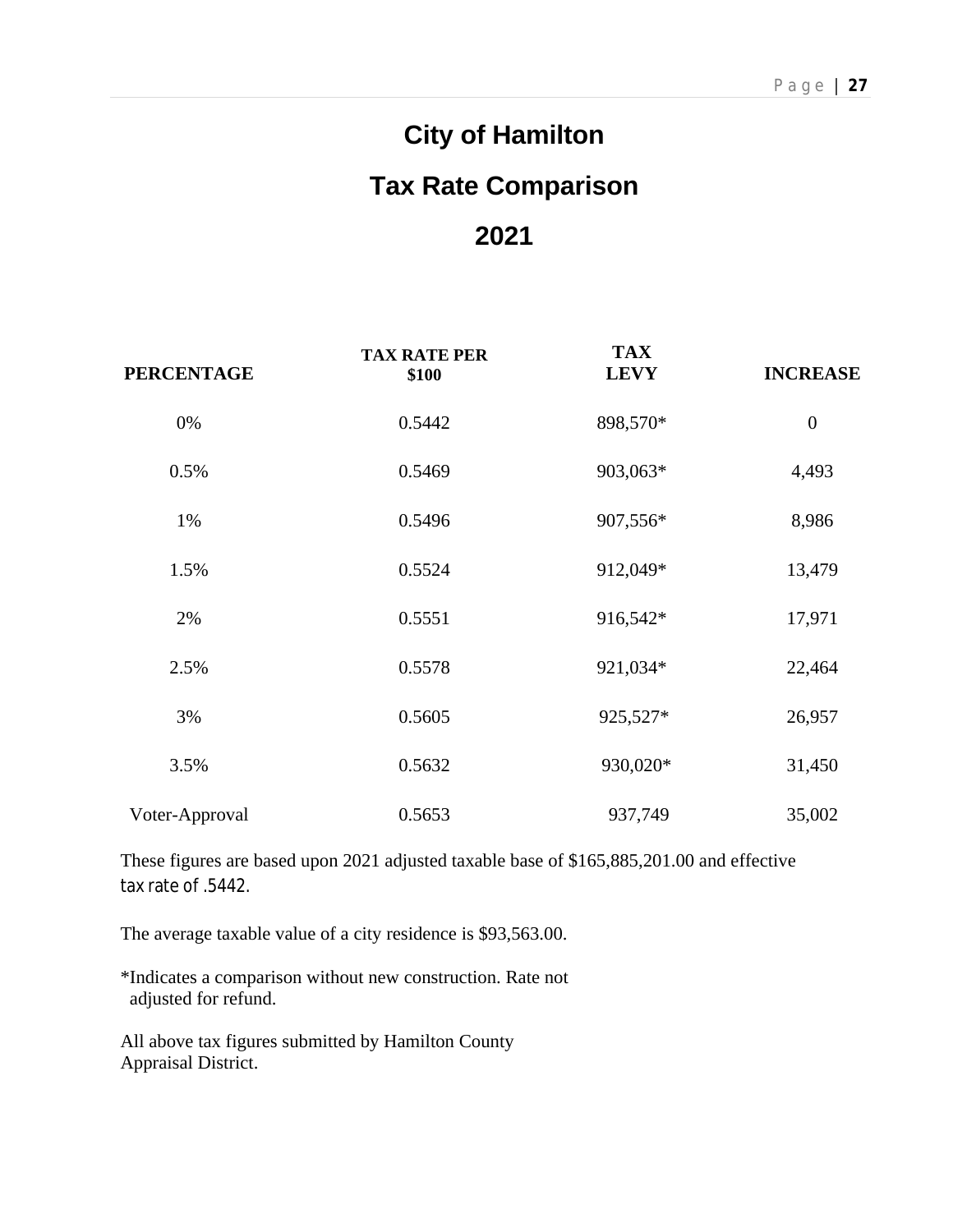# **CAPITAL IMPROVEMENT PLAN (CIP)**

| Dept/Div.                     | <b>Description</b>                | Cost      | <b>Annual</b><br>Payment | <b>Note</b><br><b>Purchase</b> | Payoff  |
|-------------------------------|-----------------------------------|-----------|--------------------------|--------------------------------|---------|
| <b>Public Works</b>           | 1 Bobcat Skid steer with Backhoe  |           | \$10,274                 | Y                              | Annual  |
| <b>Public Works</b>           | 416 Case Backhoe (2018)           |           | \$1,274                  | M                              | 2 years |
| <b>Water Enterprise</b>       | <b>AMI Water Meter System</b>     | \$498,000 | \$80,449                 | Y                              | 3 years |
| Parks Department              | 2005 Dodge Caravan #3480          |           |                          | N                              |         |
| *Public Works Streets         | 2005 Dodge Ram 1500 #6742         |           |                          | N                              |         |
| *Public Works Utilities       | 2007 Dodge Ram 3500 #8970         |           |                          | N                              |         |
| *Public Works Streets         | 2008 Dodge Ram 3500 #9728         |           |                          | N                              |         |
| <b>Public Works Streets</b>   | 1995 Chevrolet Dump Truck #0636   |           |                          | N                              |         |
| <b>Public Works Utilities</b> | 2009 Ford F-150 #1736             |           |                          | N                              |         |
| <b>Public Works Streets</b>   | 2010 Ford F-150 #3461             |           |                          | N                              |         |
| <b>Public Works Utilities</b> | 2015 Dodge Ram 1500 #8367         |           |                          | N                              |         |
| <b>Public Works Utilities</b> | 2016 Ford F-250 #1524             |           |                          | N                              |         |
| <b>Public Works Streets</b>   | 2021 Class 5 Dump Bed Truck #3718 |           |                          | N                              |         |
| Parks Department              | 2013 Dodge Ram 1500 #1907         |           |                          | N                              |         |
| <b>Public Works Streets</b>   | Oil Storage Tank                  |           |                          | N                              |         |
| <b>Public Works Streets</b>   | <b>Oil Distribution Trailer</b>   |           |                          | N                              |         |
| <b>Public Works Streets</b>   | <b>Flat Roller</b>                |           |                          | N                              |         |
| <b>Public Works Streets</b>   | <b>Pneumatic Roller</b>           |           |                          | N                              |         |
| <b>Public Works Streets</b>   | Asphalt Zipper #1590              | \$180,700 | \$38,825                 | Y                              | 5 years |
| <b>Public Works Streets</b>   | <b>Street Sweeper</b>             |           |                          | N                              |         |
| <b>Public Works Utilities</b> | 2015 Dodge Ram 3500               |           |                          | N                              |         |
|                               |                                   |           |                          |                                |         |
|                               |                                   |           |                          |                                |         |
|                               |                                   |           |                          |                                |         |

## **PUBLIC WORKS VEHICLE & EQUIPMENT AQUISITIONS**

*\*These vehicles are in need of repair and will most likely need to be replaced.*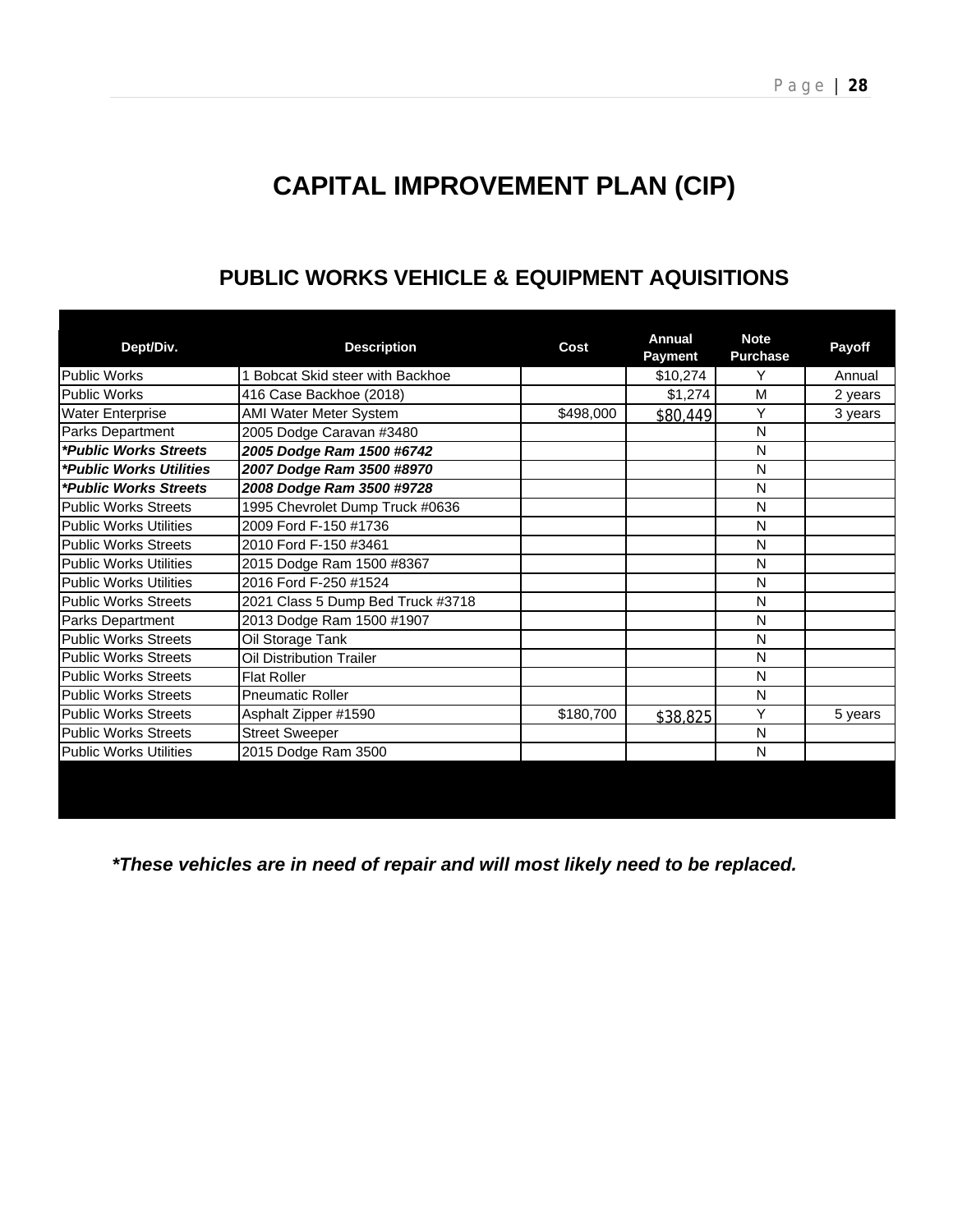

**CITY OF HAMILTON** 

# **2021 - 2022 City of Hamilton Proposed Annual Budget**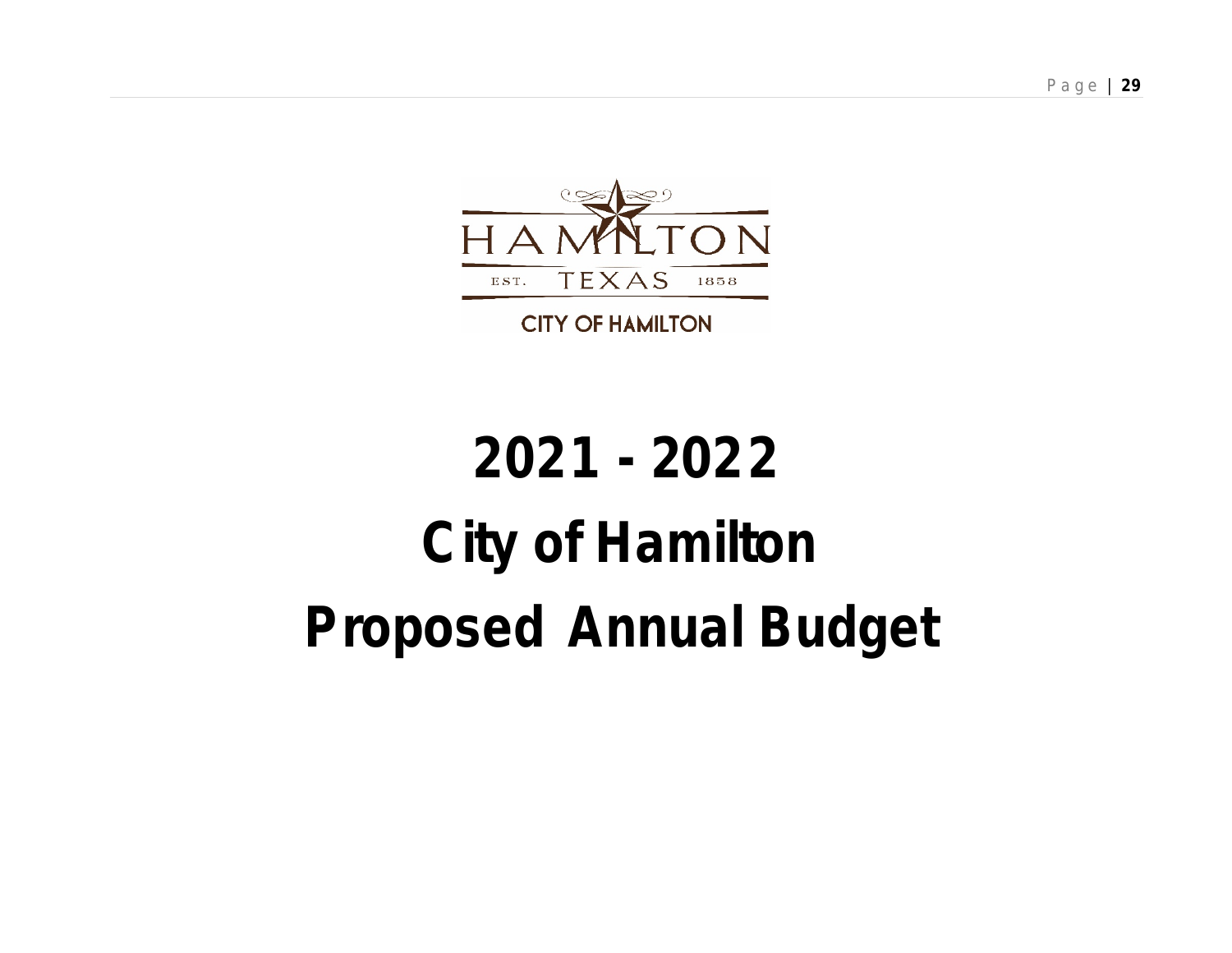*How the funds are generated*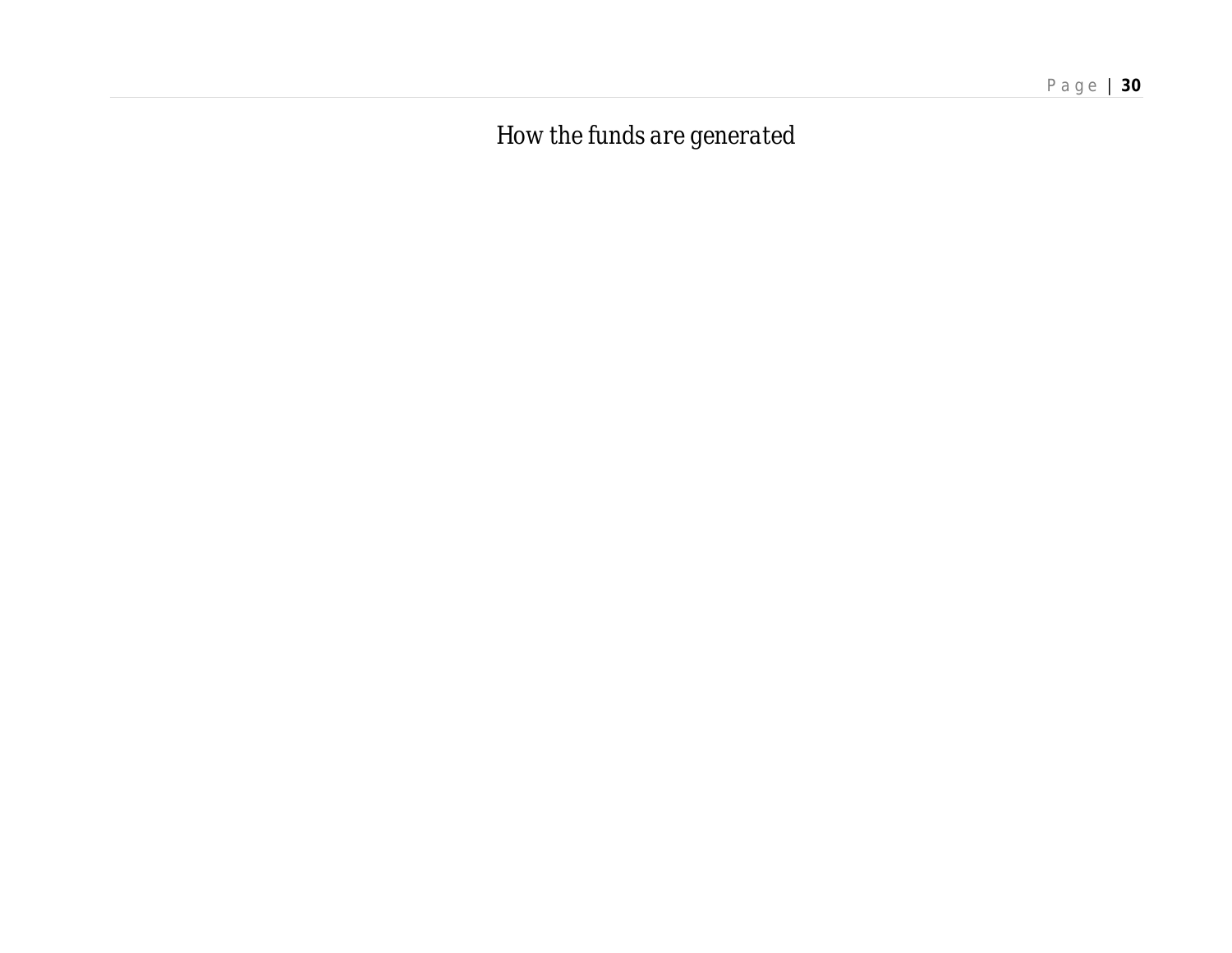*How the funds are generated*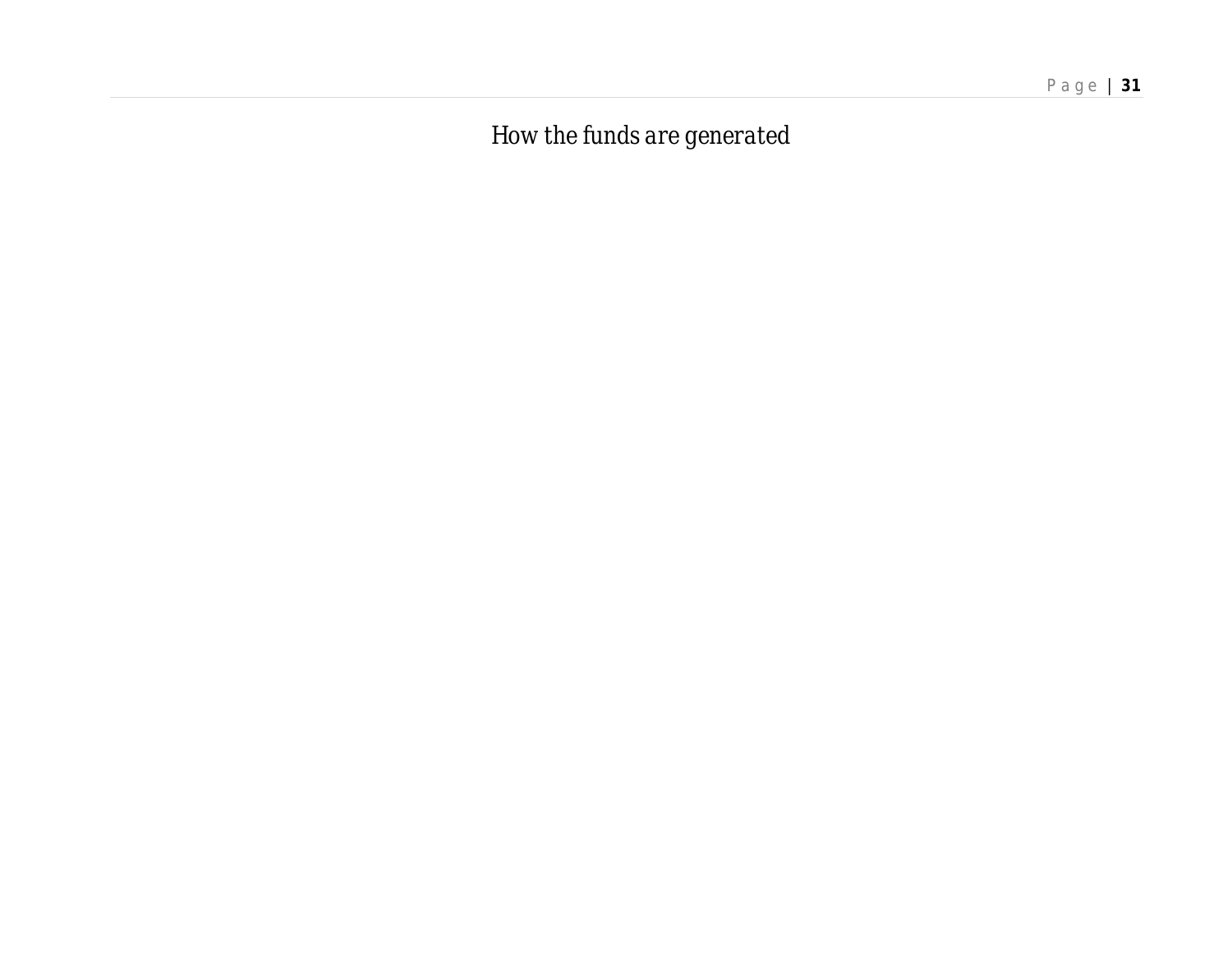P a g e | **32**

*Where does the City Spend the money?*